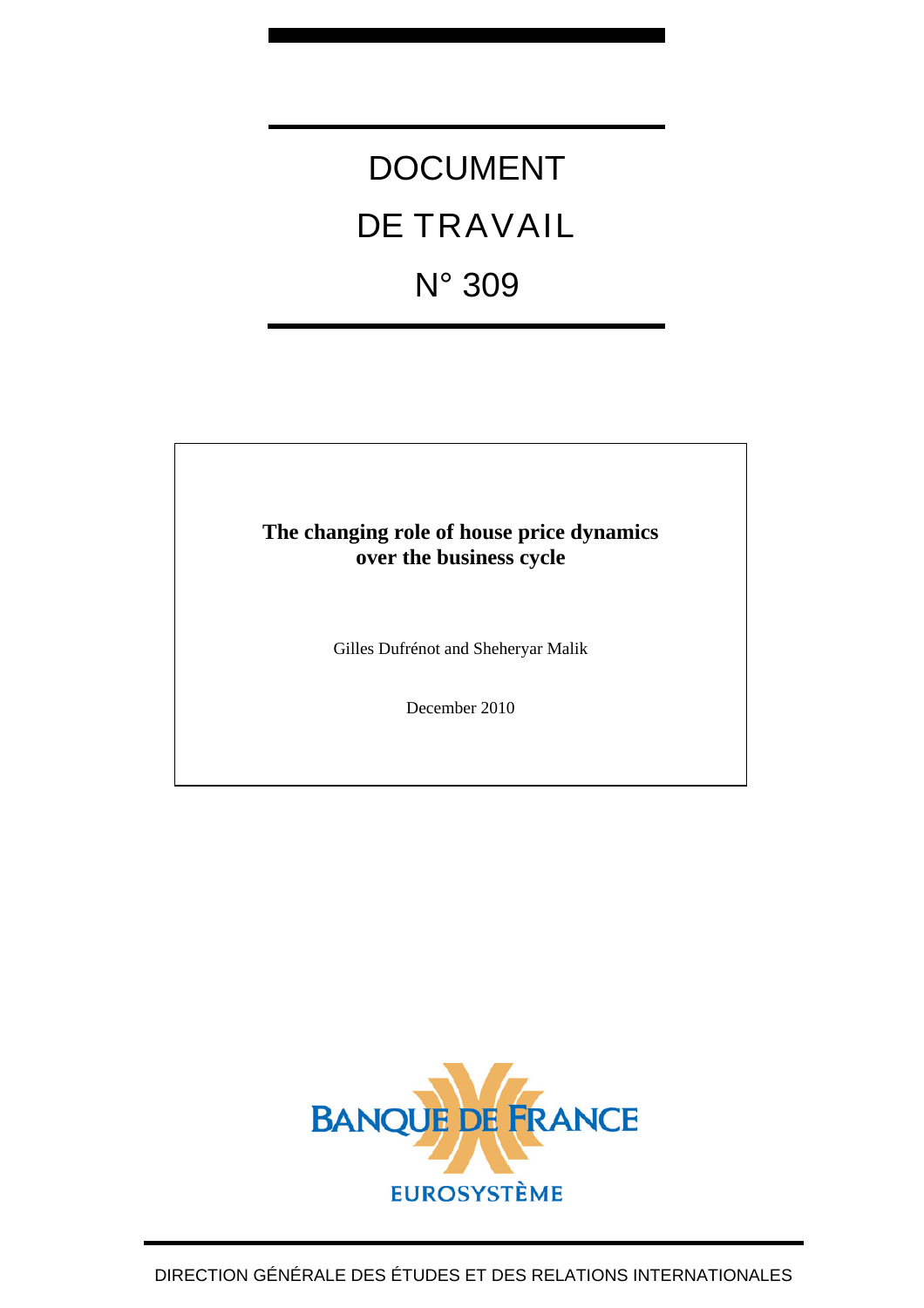## DIRECTION GÉNÉRALE DES ÉTUDES ET DES RELATIONS INTERNATIONALES

# **The changing role of house price dynamics over the business cycle**

Gilles Dufrénot and Sheheryar Malik

December 2010

Les Documents de travail reflètent les idées personnelles de leurs auteurs et n'expriment pas nécessairement la position de la Banque de France. Ce document est disponible sur le site internet de la Banque de France « [www.banque-france.fr](http://www.banque-france.fr/) ».

Working Papers reflect the opinions of the authors and do not necessarily express the views of the Banque de France. This document is available on the Banque de France Website "[www.banque-france.fr](http://www.banque-france.fr/)".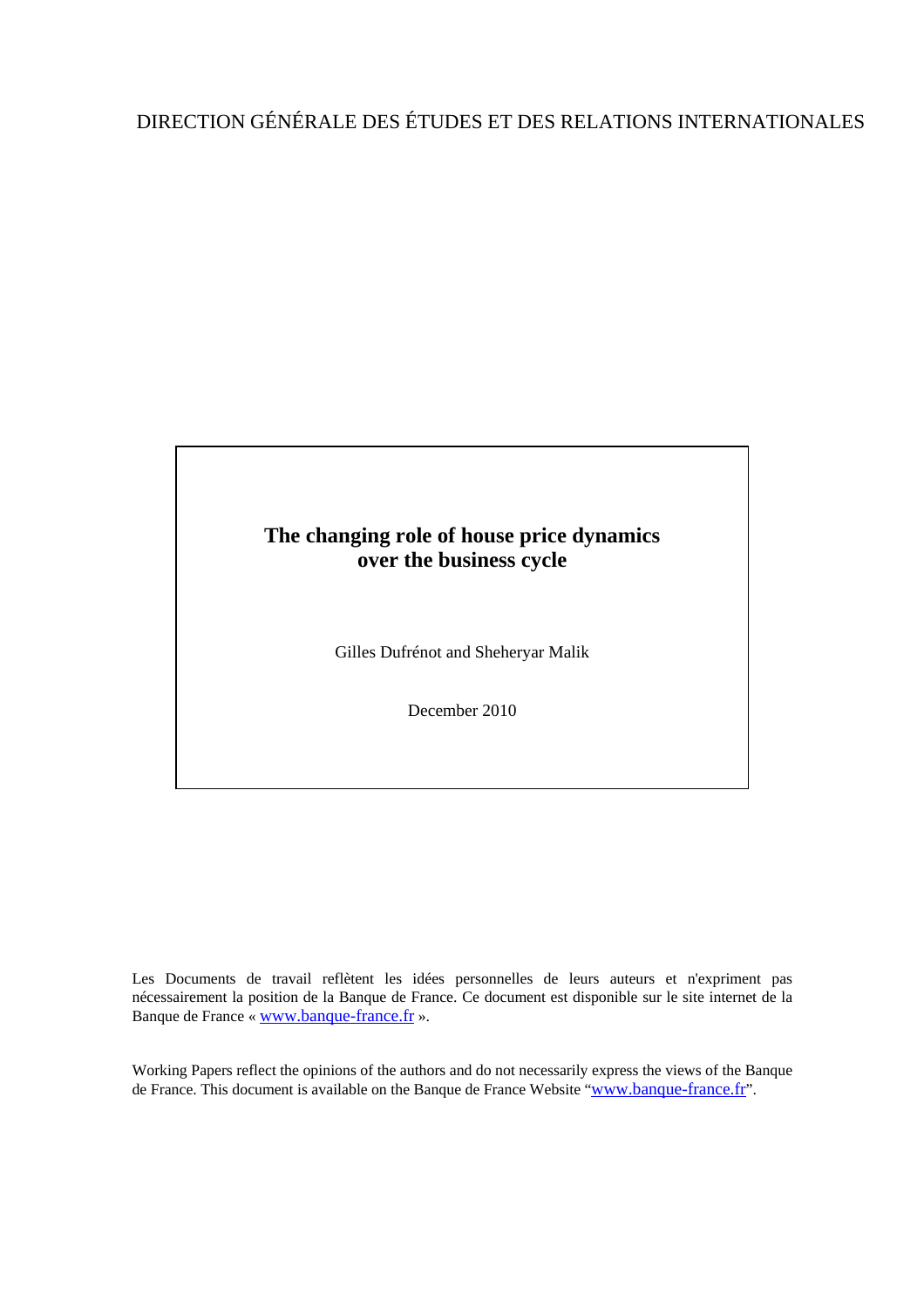# The changing role of house price dynamics over the business cycle.<sup>1</sup>

Gilles  ${\rm Dufr\acute{e}not^2}$  and Sheheryar Malik $^3$ 

<sup>&</sup>lt;sup>1</sup>The opinions expressed are not necessarily those of the Banque de France or the Eurosystem. We are grateful to FrÈdÈrique Bec, Claude Lopez, Laurent Ferrara, Olivier de Bandt and Jean-Pierre Villetelle for helpful suggestions and comments. All errors are our own.

<sup>&</sup>lt;sup>2</sup>DEFI, CEPII and Banque de France. Address: DEFI, Château Lafarge, Route des Milles, F-13290, Aix-en-Provence, Les Milles : Phone: +33 4 42 93 59 60. E-mail: lopaduf@aol.com

<sup>3</sup>Banque de France. Address: Banque de France, 31, Rue Croix des Petits Champs - 75049 Paris Cedex 01. Phone: +33 1 42 92 49 88. E-mail: sheheryar.malik@banque-france.fr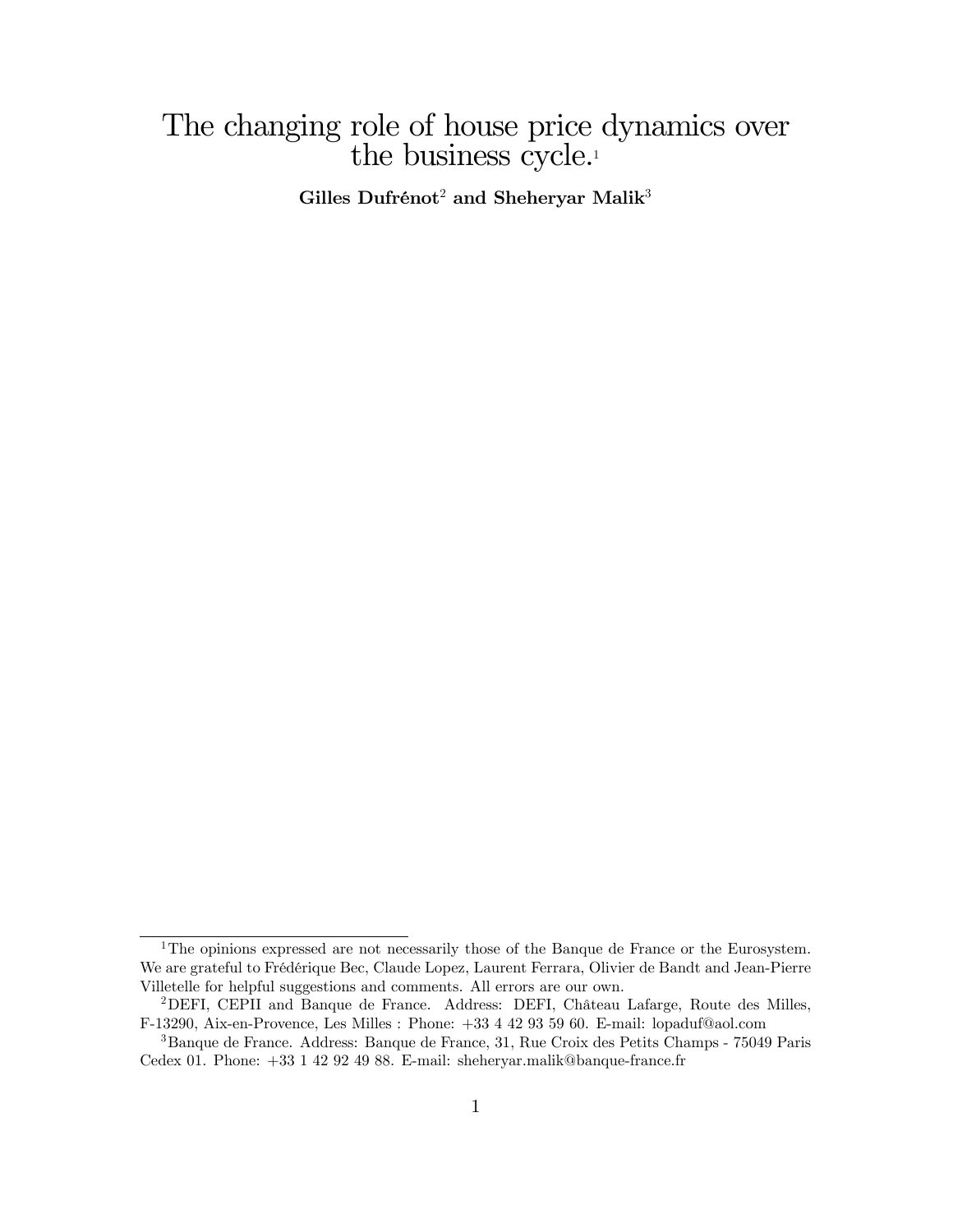#### Abstract

In this paper, we attempt to analyse the relationship between house price developments and the business cycle. Employing a time-varying transition probability Markov switching framework, we provide empirical evidence that house price growth may prove a useful leading indicator for turning point detection. In focusing on three countries, the US, UK and Spain, we furthermore provide evidence that although potentially informative from an overall perspective in business cycle modelling, the significance of signals contained in house prices may not be symmetric across the identified high growth and low growth states. In addition, we suggest a possible range of values for house price deflation which may trigger a recession the following period.

JEL Classification: C11,C32,G15,R31,E32

Keywords: Business cycles, leading indicators, housing, Markov switching

#### Résumé

Dans ce papier, nous examinons dans quelle mesure les fluctuations des prix de l'immobilier peuvent constituer un bon prédicteur des phases de retournement du cycle des affaires. Pour ce faire, nous recourons à une méthodologie nouvelle basée sur les modèles Markov-switching avec probabilités de transition endogènes. Ces modèles généralisent l'approche de Hamilton et s'inspire de la méthodologie proposée par Filardo. Nous étudions le cas de trois pays, à savoir les Etats-Unis, le Royaume-Uni et l'Espagne, sur des données trimestrielles couvrant les années 1980 à 2008. Nous résultats mettent en évidence le rôle des prix de l'immobilier dans le déclenchement des récessions. En revanche, un boom du secteur immobilier ne permet pas de prédire une reprise Èconomique.

Classification JEL: C11,C32,G15,R31,E32

Mots-clés: marché immobilier, changement de régime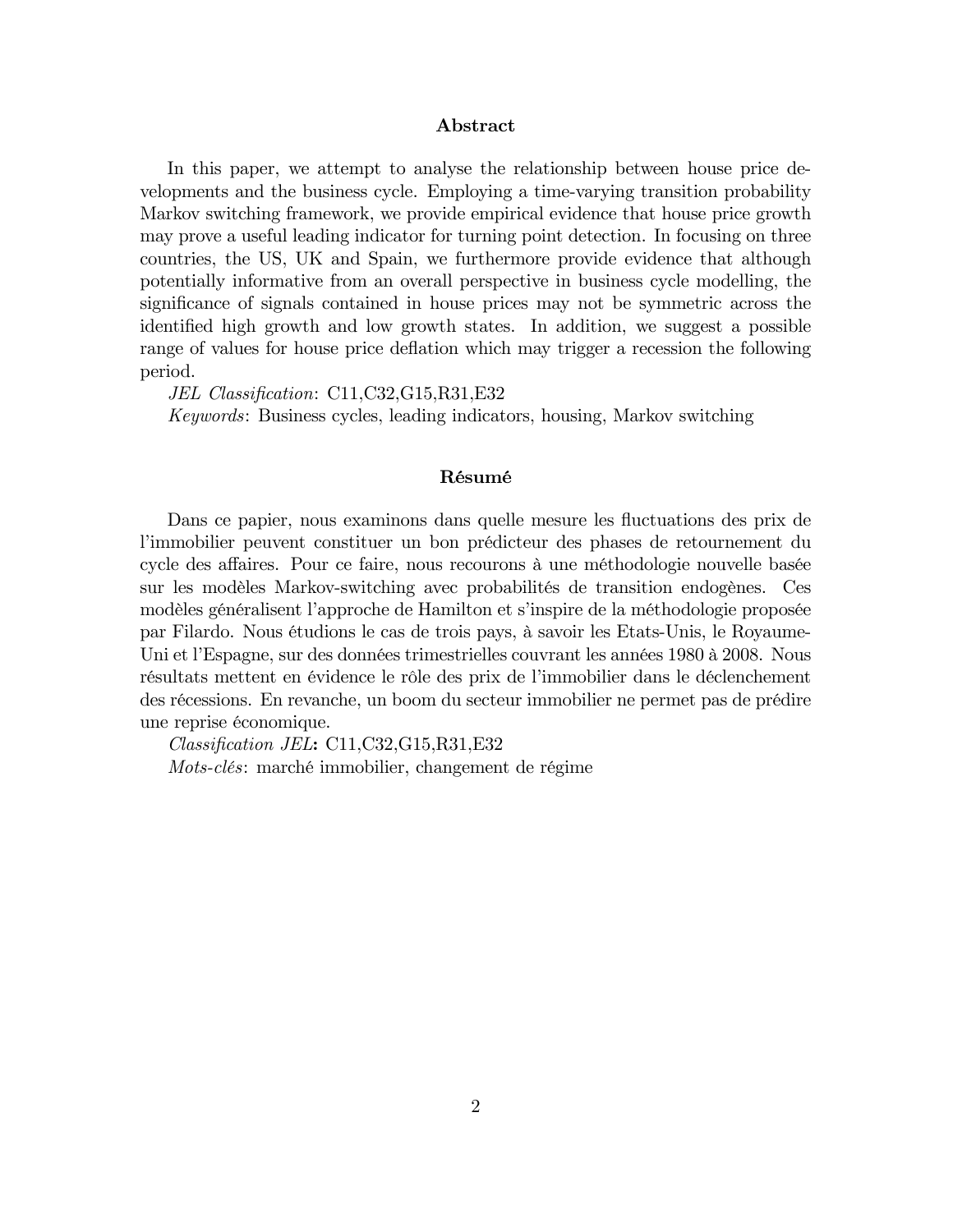## 1 Introduction

The economic crisis that erupted in 2008 was triggered by the bursting of the US housing price bubble. This adverse shock had repercussions internationally, the result of which was a global recession comparable in scale to the Great Depression. The large impact on real economies, especially the loss in output has renewed policy makers<sup>'</sup> interest regarding the question of the sensitivity of GDP to unfavorable house price developments. Therefore, understanding the relationship between housing markets and the business cycles is becoming increasingly intertwined with macroeconomic policy formulation. Depending on the phase of the business cycle an economy is moving through, policy measures may either be preemptive, i.e. maintaining economic stability and avoiding collapses into recessions; or those aimed at pulling an economy out of recession.

Indeed, historically housing market downturns have usually proceeded in tandem with long lasting recessions. Policy makers attempt to derive signals contained in housing market dynamics to inform on the future direction of the economy. The inherent belief being that there is predictive value of doing so. In this vein, there is now a vast amount of empirical literature considering the relationship between features of the housing markets and GDP growth cycles. Leamer (2007) goes as far as advocating that for the US, housing is the business cycle. This he owes to his findings that developments in the housing sector actually lead economic activity.<sup>4</sup> Similar evidence highlighting the leading nature of housing market cycles with respect to business cycles have been put forth by £lvarez et al. (2009) for the Euro area, Ferrara and Vigna (2009) for France and most recently by £lvarez and Cabrero (2010) for Spain.<sup>5</sup>

More generally, monitoring of asset price fluctuations is of great importance for central banks with regards to formulation and assessment of monetary policy.<sup>6</sup> A major debate currently is the manner in which monetary policy should respond to these fluctuations given the belief that extreme deviations of asset prices from fundamentals to the pose a risk for future instability; see for example, Bordo and Jeanne (2002), Borio and Lowe (2002) and Cecchetti et al. (2000). Amongst the set of asset prices, house prices are perhaps the most scrutinized and subject to regular assessment owing to the major role played by the housing sector in overall economic output. This is especially pertainent in the context of the recent crisis. The housing market's role in the transmission of monetary policy has been considered *inter alia* 

<sup>&</sup>lt;sup>4</sup>Leamer (2007) claims that eight out of ten US post-war recessions have been preceded by substantial problems in housing and consumer durables. He also proposes a monetary policy based on features of the housing sector such as housing starts as opposed to output gap.

<sup>5</sup>These studies consider the cyclical features of a variety of housing market indicators such as housing starts, housing permits and amount of residential investement.

<sup>&</sup>lt;sup>6</sup>Issues regarding housing market dynamics and macroeconomic policy have been also been addessed by, for example, Vargas-Silva (2007), Muellbauer and Murphy (2008) and Goodhart and Hofmann (2008).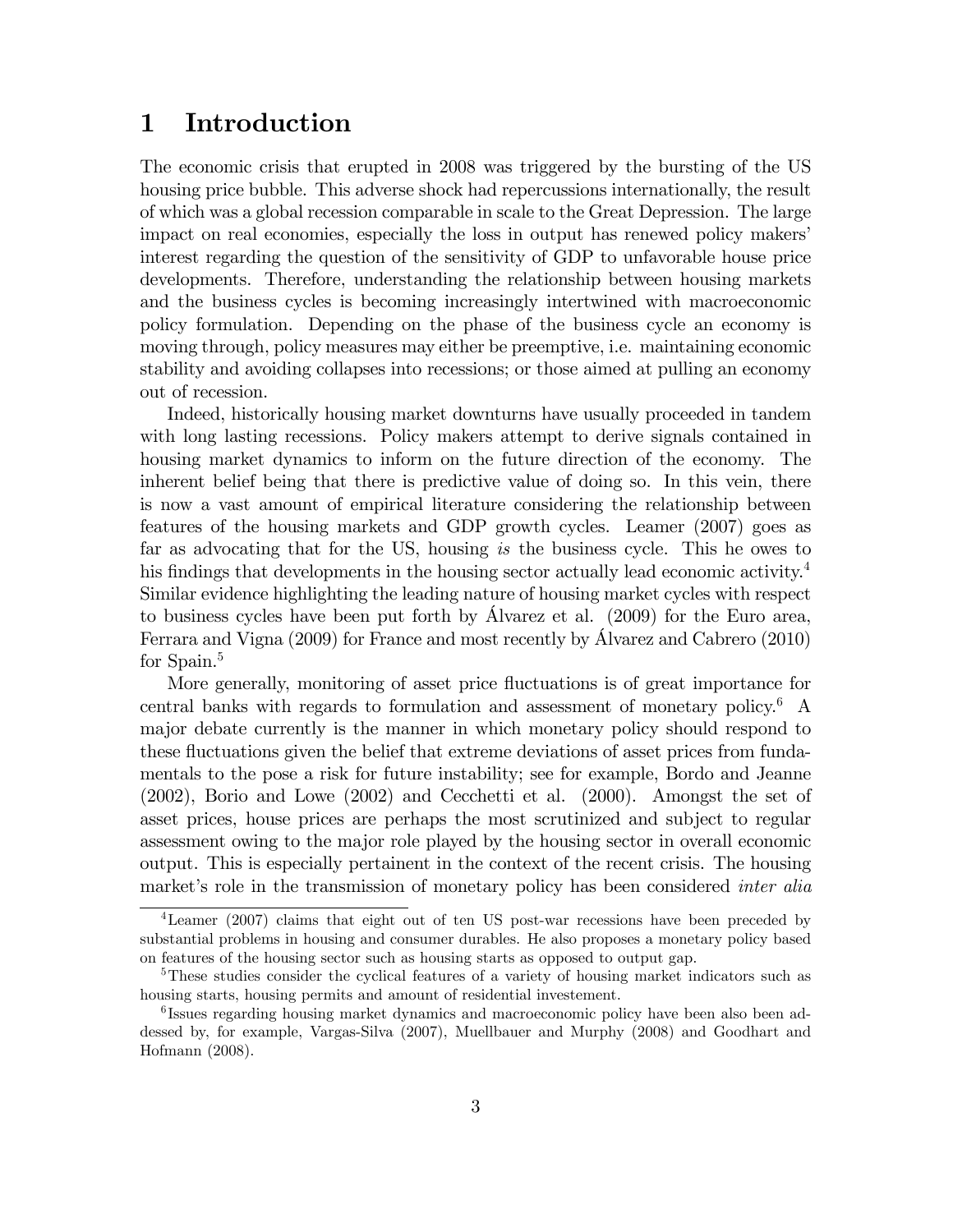by Iacovello (2005), Miskin (2007) and Muellbauer and Murphy (2008).

In view of its rapidly growing importance for monetary authorities, our aim in this paper will broadly be on investigating the role house prices could potentially play in modelling the business cycle and assessing predictive ability of house price fluctuations. More specifically, we attempt understand the influence house price developments (real house price growth) may have in shifting an economy between high growth (expansion) and low growth (recession) states; in addition to gauging its ináuence on the dynamics of the economy within states. This we consider to be a relevant issue since it is reasonable to expect that signals contained in house prices may not be symmetric over the course of a business cycle.<sup>7</sup> Therefore, understanding the way in which information encapsulated in house prices influences business cycle dynamics at the different states of the business cycle is essential in order to formulate appropriate policy corresponding to the different states. To this end we would essentially proceed to jointly model the cyclical feature real GDP growth as a function of real house price growth.

The econometric methodology employed in this paper is new relative with those used thus far in the empirical literature investigating the housing-business cycle relationship. The seminal work of Hamilton (1989, 1990) models the business cycle using a Markov switching autoregressive framework and imposes fixed transition probabilities (FTP) governing the move between business cycle states, i.e. expansion (high growth) and recession (low growth) of real GDP. We adopt a variant of this approach which was put forth by Filardo (1994) which allows for time-varying transition probabilities (TVTP) in a Markov switching autoregressive model. The transition probabilities are modelled as functions of certain conditioning variables, which could be economic or financial variables conjectured to be leading indicators useful for informing on business cycle turning points. In contrast to the FTP setting, the transition probabilities are allowed to vary before, during and after a turning point; given movements in the conditioning variables. This aspect of TVTP models is attractive in describing business cycle asymmetries and aiding the prediction of a switch in state brought about by movements in potential 'leading indicators' (in our case real house price growth).<sup>8</sup> From our perspective, the benefit of employing the TVTP methodology is that whilst modelling the interaction of house price dynamics and business cycle in unified setting it allows the flexibility to investigate possibly asymmetric relationships between the two at different states of the business cycle. Furthermore, the structure provided is attractive in studying the potential risk of falling into a recession given a

<sup>&</sup>lt;sup>7</sup>A key aspect within the context of business cycle research is modelling the asymmetric nature of the business cycle; which is a widely documented, stylized fact in the economics literature. The transitions between periods of high and low growth are marked by differing sharpness of turning points, expansions appear to be more persistent than contractions and their duration varies across time. For a more technical overview regarding the features of business cycle asymmetries see Sichel (1993), McQueen and Thorley (1993) and Clements and Krolzig (2003).

 $8$ TVTP models have been used in a variety of other contexts; e.g. Gray (1996) considers interest rate dynamics and Deibold et al. (1994) and Engel and Hakkio (1994) study exchange rates.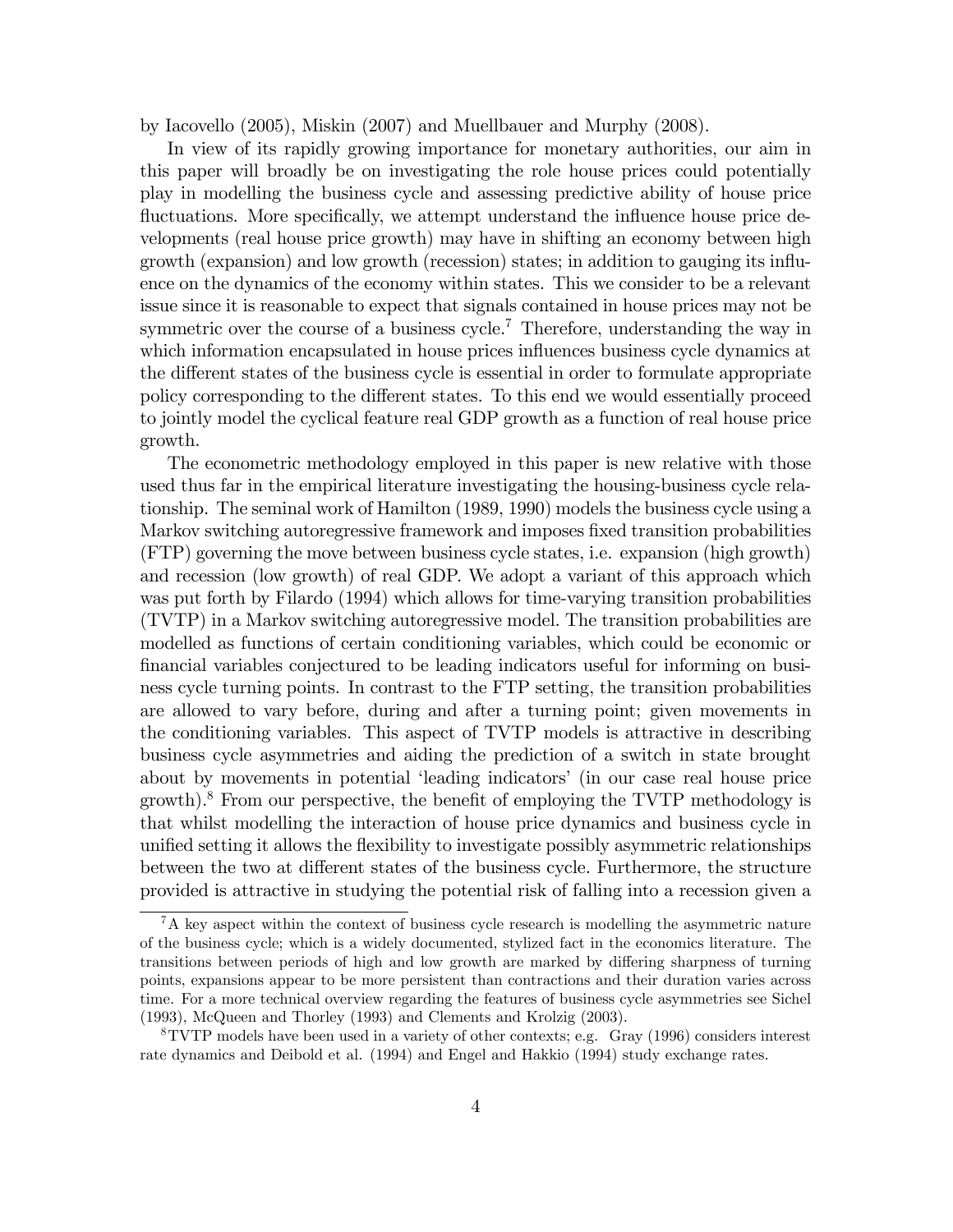collapse in house price; for instance.

We shall restrict ourselves for the purpose of this analysis to three countries, namely the United States, United Kingdom (henceforth referred to as US and UK respectively) and Spain. The choice of these countries can be motivated as follows. The most recent episode of recession was evidently rooted in the bursting of the US housing market bubble as we witnessed the unraveling of the Sub-Prime Crisis 2008/2009 (see Reinhart and Rogoff, 2008). Following the US other countries also found themselves in a situation of housing market collapse. In terms of international economic influence, UK and Spain are the most prominent countries amongst those, also in terms of severity of recession faced (see Jannsen, 2009). Additionally, given that this analysis is not just confined to period covering the most recent recession, we feel the choice of countries provides an interesting variety with regards to GDP dynamics. The UK is thought, for the most part, to be sandwiched in terms of synchronization between the European and US business cycles whereas Spain is typically considered a reference country for the Euro area business cycle.

The plan of this paper is as follows. Section 2 presents the methodology and describes the data. Section 3 provides estimates and interpretation. Section 4 considers some predictions regarding house price "bubble " bursting and Section 5 concludes.

## 2 Methodology

We are interested in examining the cyclical features of real GDP growth,  $y_t$ ,  $t =$  $1, \ldots, T$ . Allowing for state-dependent means the prototypical TVTP probability Markov switching model, provided in Filardo (1994) can be described as below (see also Filardo and Gordon,1998 and Layton and Smith, 2007);

$$
y_t = \mu^0 + \Phi(L)(y_{t-1} - \mu^{S_{t-1}}) + \epsilon_t \text{ in state 0}
$$
  
= 
$$
\mu^1 + \Phi(L)(y_{t-1} - \mu^{S_{t-1}}) + \epsilon_t \text{ in state 1}
$$
 (1)

Here  $\Phi(L) = \delta_1 + \delta_2 L + ... + \delta_d L^{d-1}$  is a lag polynomial,  $\epsilon_t \backsim \text{IIDN}(0, \sigma^2)$ , and  $S_t \in \{0, 1\}$ ; thus the state-dependent mean  $\mu^{S_t} = \mu^0 + \mu^1 S_t$ . The state variable  $S_t$  is governed by a hidden 2-state Markov-chain with transition probability matrix,  $P(S_t = s_t | S_{t-1} = s_{t-1}, \mathbf{h_t})$ 

$$
= \Pi = \begin{bmatrix} p(\mathbf{h_t}) & 1 - p(\mathbf{h_t}) \\ 1 - q(\mathbf{h_t}) & q(\mathbf{h_t}) \end{bmatrix},
$$
(2)

where  $\mathbf{h}_{t} = \{h_t, h_{t-1}, ...\}$  is the history of the conditioning (leading indicator) variable(s) conjectured to be informative with regards to detecting of business cycle turning points. The choice of functional form of  $q(\bullet)$  and  $p(\bullet)$  is typically probit or logistic type. For the purpose of this analysis we shall deal with the latter, thus the relevant logisitic function will take the form,

$$
p(\mathbf{h}_t) = \frac{\exp(\theta_{p0} + \sum_{m=1}^{M_1} \theta_{pm} h_{t-m})}{1 + \exp(\theta_{p0} + \sum_{m=1}^{M} \theta_{pm} h_{t-m})},
$$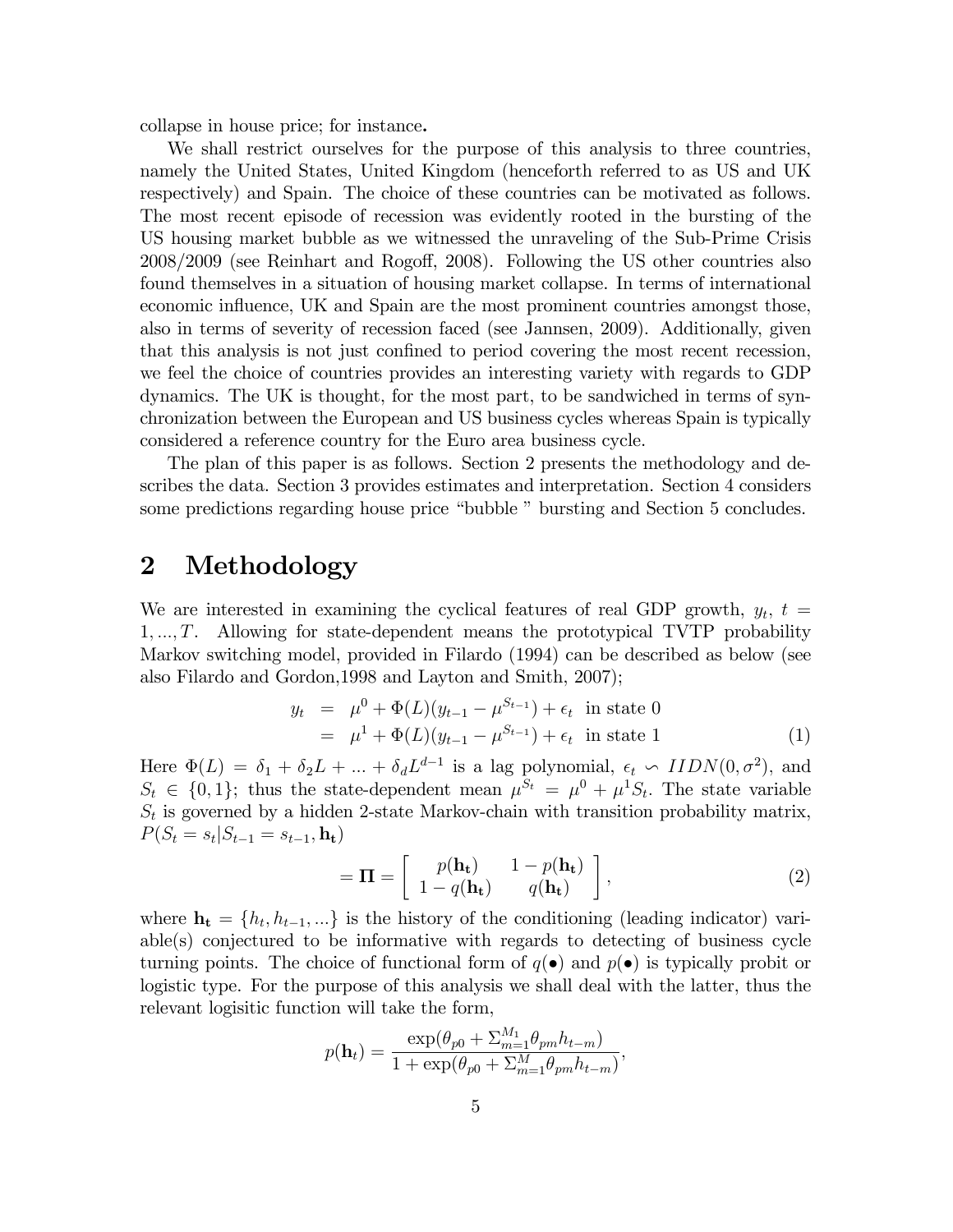and similarly,

$$
q(\mathbf{h}_t) = \frac{\exp(\theta_{q0} + \sum_{m=1}^{M_2} \theta_{qm} h_{t-m})}{1 + \exp(\theta_{q0} + \sum_{m=1}^{M_2} \theta_{qm} h_{t-m})}.
$$

The model can be cast as a conditional-joint density  $q(\bullet)$  written as,

$$
g(y_t|y_{t-1},...,y_{t-d},\mathbf{h_t}) = \sum_{s_t=0}^{1} ... \sum_{s_{t-d}=0}^{1} \widehat{g}(y_t|S_t = s_t,...,S_{t-d} = s_{t-d}, y_{t-1},...,y_{t-d})
$$
  
× $P(S_t = s_t|S_{t-1} = s_{t-1}, \mathbf{h_t})$   
× $P(S_{t-1} = s_{t-1},...,S_{t-d} = s_{t-d}|y_{t-1},...,y_{t-d}, \mathbf{h_{t-1}}),$ \n(3)

and correspondingly the log-likelihood is given by;

$$
L(\theta) = \sum_{t=1}^{T} \ln[g(y_t|y_{t-1},...,y_{t-d},\mathbf{h_t};\theta)].
$$
\n(4)

Here  $\theta$  denotes the parameter vector.  $g(y_t|y_{t-1},..., y_{t-d}, \mathbf{h_t})$  makes explicit the link between the conditioning variables contained in  $h_t$  with regards to how they feature in the inferential procedure for a Markov switching model for series  $y_t$  via the transition probabilities: Estimation is carried out via maximum likelihood (ML) methods adapted for mixtures of normals. This is naturally facilitated given the structure of the model as in  $(1)$  and  $(2)$  and functional form for the transition probabilities  $(3)$ such that  $q(\mathbf{h_t}), p(\mathbf{h_t}) \longrightarrow (0, 1)$  guarantees a well-defined log-likelihood function.

The ML approach has advantages over competing estimation strategies for TVTP models. Notwithstanding its computational ease it may be preferable over estimation via EM algorithm put forth by Diebold, Lee and Weinbach (1994) where it is generally difficult to implement the maximization step in the presence of AR dynamics. On the other hand Filardo and Gordon (1998) work with a Gibbs sampling approach which may be feasible in the context of this variety of model. Although a tractable approach, in practice we may require very tight priors for estimation, an aspect which we perceive as being perhaps more difficult to justify for purposes of a cross countrytype analysis (see also Albert and Chib, 1992).

Indeed if there is no statistically meaningful information with regards to evolution of the state of the economy contained in  $\mathbf{h}_t$ , then the specification tends to a fixed transition probability (FTP) model (see Hamilton, 1989); more specifically, when the restrictions on coefficients corresponding to the conditioning variables  $\theta_{pi} = \theta_{qi} = 0$  for  $i \neq 0$  are upheld. Formally, under the null of non time-varying transition probabilities the likelihood ratio test statistic is given by,

$$
\Xi = 2 \times [L(\boldsymbol{\theta}) - L_R(\boldsymbol{\theta})] \backsim \chi^2_{(M_1 + M_2), \alpha} \tag{5}
$$

where  $L_R(\theta)$  is the restricted log-likelihood,  $M_1+M_2$  are the number of restrictions on the test at significance level of  $\alpha$ . This can be perceived as a test of the informativeness of the economic indicator variables in modelling and/or predicting business cycle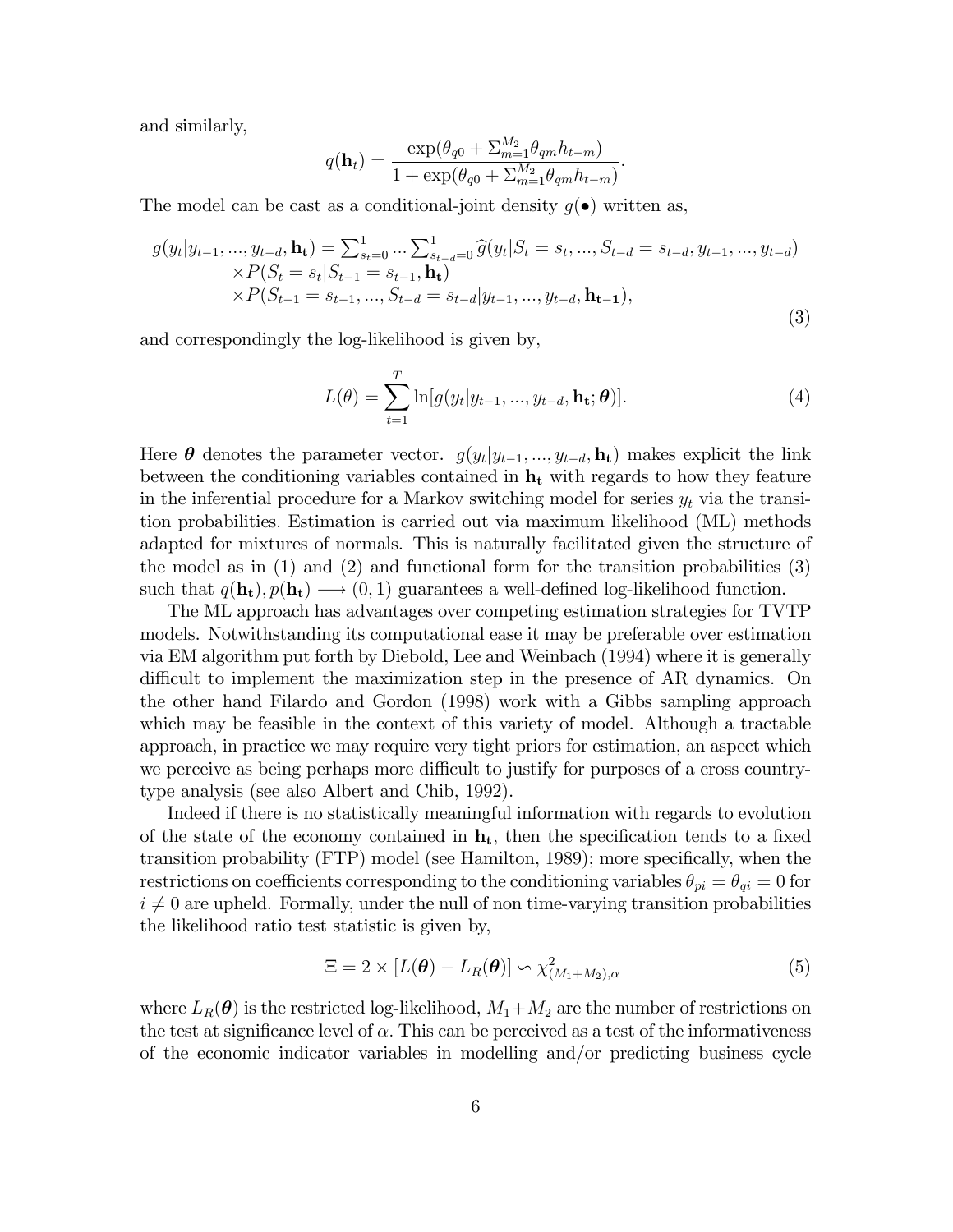turning points. Furthermore, the likelihood ratio test can also be implemented in order to choose between alternative lag specifications for the conditioning variable, i.e. to test if there is significant information contained in additional lags.

In regards to being able to invoke classical likelihood theory, Kiefer (1978) demonstrated that in the case of an i.i.d. switching model the solution to the likelihood equations yields estimators which are consistent, asymptotically efficient and normal. Furthermore the inverse of the negative of the Hessian at the estimate is consistent estimator of the asymptotic variance-covariance matrix of parameter values. Under the assumption that functions of the restrictions are twice differentiable around the true parameters and the gradient of the function is of full rank in the neighbourhood of the true parameters, standard likelihood ratio tests of restrictions are valid. This rank condition can be violated due to the presence of a single data point representing a single regime. In such case we may attain a singularity in the likelihood; i.e. the variance may be zero, thus not fall within the permitted parameter space, yielding an unbounded likelihood and inconsistent parameter estimates. One particular way of circumventing this possibility is to model the variance to be constant across regimes; this is what was proposed in Hamilton (1989), followed in Filardo (1994) and what we shall maintain for the purpose of this analysis.<sup>9</sup>

### 2.1 Data

We employ quarterly real GDP growth rate  $(\%)$  for the US, UK and Spain for the period 1980 (Q2) to 2008 (Q4).<sup>10</sup>Our economic indicator/conditioning variable  $h_t$  is quarterly real house price growth rate  $(\%)$  for all the aforementioned countries over the same time span.<sup>11</sup>We use data on house prices constructed by de Bandt, Barhoumi and Bruneau  $(2010)$ . Housing markets across countries can be difficult to compare. Indeed, house price indices themselves are generally available with a substantial delay but moreover, given heterogeneity in the structure of markets there is evidently a lack of harmonized indices across countries. In view of this one should acknowledge, however, the compilation of data on house prices that has been undertaken by the BIS, the OECD and one underway by Eurostat. de Bandt et al. (2010) partially rely on data obtained from these institutions which they found to be consistent with the data assembled by the OECD for the period starting in 1980. Hence we focus on the period 1980 onwards for which data on house prices can be considered most reliable. The real data series were constructed by deflating by the country-specific consumer price index based at 2005 prices. All series are seasonally adjusted. For comparison

<sup>&</sup>lt;sup>9</sup>This assumption may not be inconsistent with the quarterly frequency of data we employ in this analysis. We refer the reader to Kiefer (1980), Phillips (1991) and Caudill and Acharya (1998) for further discussion about suggestions to deal with this issue.

<sup>&</sup>lt;sup>10</sup>Source: OECD.

<sup>&</sup>lt;sup>11</sup>In what follows house prices will always be taken to mean real house prices unless stated otherwise.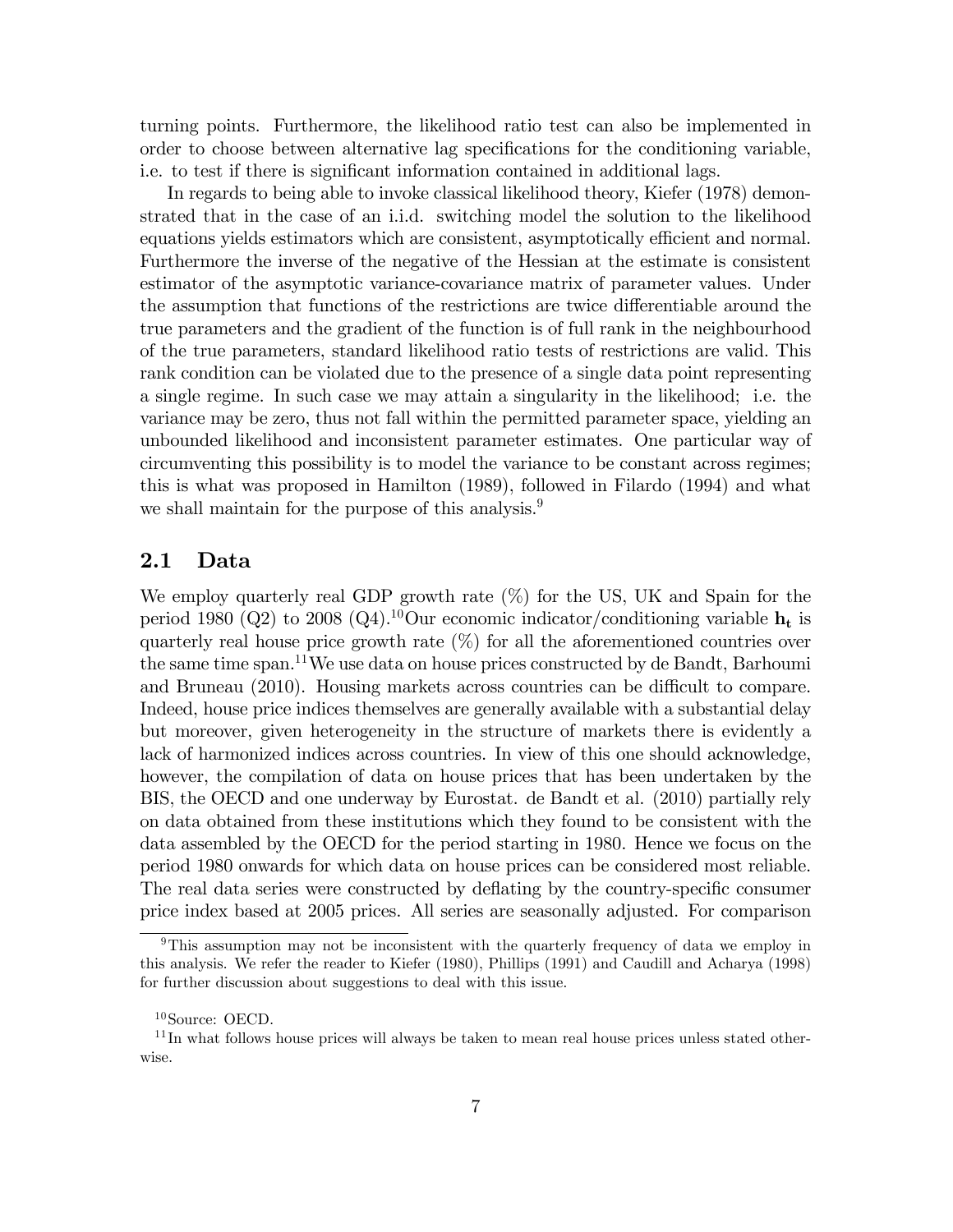

Figure 1: Quarterly real GDP growth and quarterly real house price growth over the period 1980 (Q2) to 2008 (Q4). Shaded areas depict NBER or CEPR recession dates.

we also utilize the NBER and CEPR recession dates. The data are illustrated in Figure 1.

|                                      | US – | UK.                      | Spain |  |
|--------------------------------------|------|--------------------------|-------|--|
| Mean                                 |      | 0.365 0.928 1.011        |       |  |
| Standard deviation 2.081 2.452 2.237 |      |                          |       |  |
| Maximum                              |      | 4.372 10.40 6.321        |       |  |
| Minimum                              |      | $-6.721 - 5.001 - 6.803$ |       |  |

Table 1: Descriptive statistics for quarterly real house price growth series; period 1980 (Q2) to 2008 (Q4).

Visual inspection reveals some evidence that the declining trend in house price growth has been witnessed prior to a downturn in GDP growth. Figure 2 illustrates some distributional aspects of house price growth across the three countries and how the series have tended to evolve over the span. The cascade effect of the  $2008/2009$  US housing market collapse is evident with the downturn in Spain and the UK housing markets following approximately the same time. The histograms seem to suggest that the data are indeed near normally distributed. Some descriptive statistics for house price growth are provided in Table 1. These suggest that Spain has the highest mean growth rate over the period followed closely by the UK and then US whereas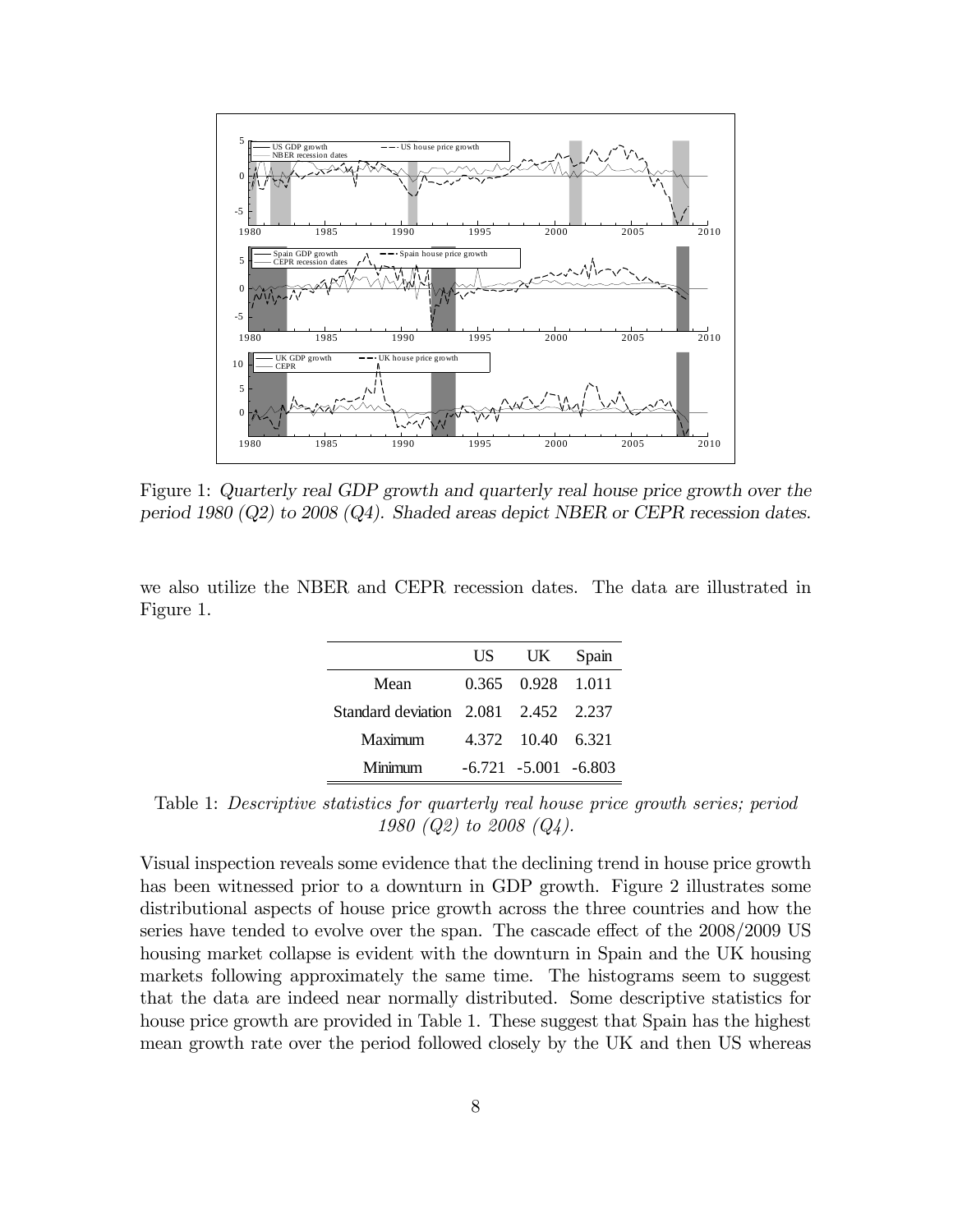

Figure 2: Left: Histograms and kernel density estimates of real house price growth. Right: Comparison of real house price growth across countries; period 1980 (Q2) to 2008 (Q4).

the sample standard deviations appear roughly similar.<sup>12</sup>

## 3 Estimates and interpretation

We now describe briefly some notation before proceeding to the results. We consider a 2-state Markov switching autoregressive model for GDP growth in which one state is intended to capture the recession periods. In the terminology of Filardo (1994) we refer to this as a "low growth" state. This should, a priori, correspond to the case of a statistically significant negative value of  $\mu_0$ . We label the second state as a "high growth " in which the mean growth rate of GDP is positive and this should be captured by the finding of a statistically positive coefficient  $\mu_1 + \mu_0$ . The TVTP parameters  $\{\theta_{p_0}, \theta_{p_1}, \theta_{p_2}\}\$  and  $\{\theta_{q_0}, \theta_{q_2}, \theta_{q_2}\}\$  govern the dynamics of to the transition probabilities  $p(\mathbf{h_t})$  (low growth state) and  $q(\mathbf{h_t})$  (high growth state) respectively. In what follows we shall comment on models with one and two lags for the conditioning variable, i.e.  $\mathbf{h}_{t} = \{h_{t-1}\}\text{.}^{13}$  Moreover, the transition probabilities in (2) imply the

<sup>12</sup>Sample skewness measures reveal that the data on US and Spain is negatively skewed with values of  $-0.77$  and  $-0.26$  respectively whereas postively skewed in the case of UK, i.e. 0.34.

 $13$  For the given analysis we found all lags above two quarters not to be statistically significant and thus not informative about forthcoming turning points in the business cycle. We considered specifications with up to and including five lags for house price growth.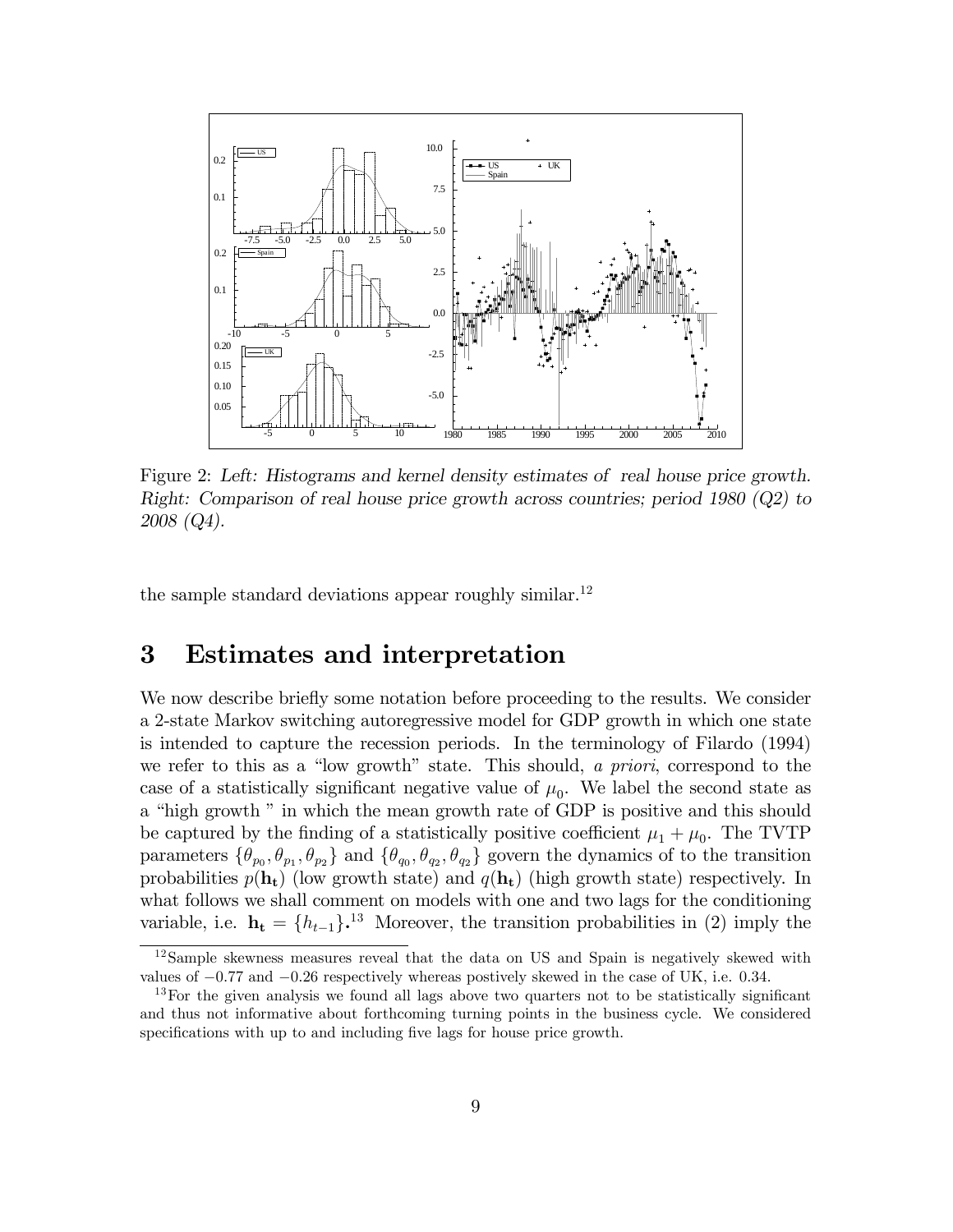following;

$$
\begin{cases}\n p(\mathbf{h_t}) & \text{:low growth state at } t \mid \text{low growth state at } t - 1, \mathbf{h_t.} \\
q(\mathbf{h_t}) & \text{:high growth state at } t \mid \text{high growth state at } t - 1, \mathbf{h_t.} \\
1 - p(\mathbf{h_t}) & \text{:high growth state at } t \mid \text{low growth state at } t - 1, \mathbf{h_t.} \\
1 - q(\mathbf{h_t}) & \text{:low growth state at } t \mid \text{high growth state at } t - 1, \mathbf{h_t.}\n\end{cases}\n\tag{6}
$$

Indeed, any movements in the transition probabilities will be brought about by variation in the house price growth. We also examine whether the estimated TVTP models significantly improves over a corresponding (nested) FTP model by conducting a likelihood ratio test under the null of non time-varying transition probabilities described in the previous section. This is essentially in order to gauge the impact of the loss of information provided by the house price variable in modelling the business cycle. Finally, we test for the presence of autocorrelation in the expected residuals as a test for the statistical specification of our models. Furthermore, we set an additional benchmark by which we require the estimated TVTP models to adequately detect the NBER or CEPR recession dates. In so doing, we ascertain the economic validity of the models.<sup>14</sup> The model estimates are provided in Table 2 below.<sup>15</sup>

#### 3.1 The case of the US

We shall now proceed to comment upon the estimated results for the individual countries. Columns (1) through (3) in Table 2 list the estimates for the TVTP model and for the FTP model with respectively one and two lags for the house price growth. We find significantly negative  $\mu_0$  and positive  $\mu_1 + \mu_0$  estimates which correspond to the assertion of distinct low growth and high growth regimes. The results of the likelihood ratio test suggests that we can reject (albeit marginally) the null of nontime varying transition probabilities. This provides evidence that the TVTP model is preferred over FTP; but more specifically that there is useful informational content contained within house price growth to inform upon business cycle turning points. This is evident from Figure 4 in the Appendix which indicates that the TVTP model not only adequately captures the NBER recession chronology, but more strikingly (given the span considered and frequency of data used) detects NBER turning points remarkably better than the nested FTP specification.

<sup>&</sup>lt;sup>14</sup>We are aware that the CEPR is representative of the Euro area aggregate business cycle; but is the nearest option available with regards to a chronology of Spanish and UK recession dates.

<sup>&</sup>lt;sup>15</sup>All the models incorporate autoregressive coefficients  $(\delta_i, i = 1, ..., d)$  which are not statedependent. The choice for the lags is one that satisfies the mispecification test on the expected residuals. Basically, the expected residuals are constructed as the weighted average of residuals in each state (low-growth and high-growth); i.e. weighted by the posterior probabilities of being in one state or the other. In the results that follow, we compute the Ljung-Box statistic to test for the presence of autocorrelation in the residuals up to the fourth-order.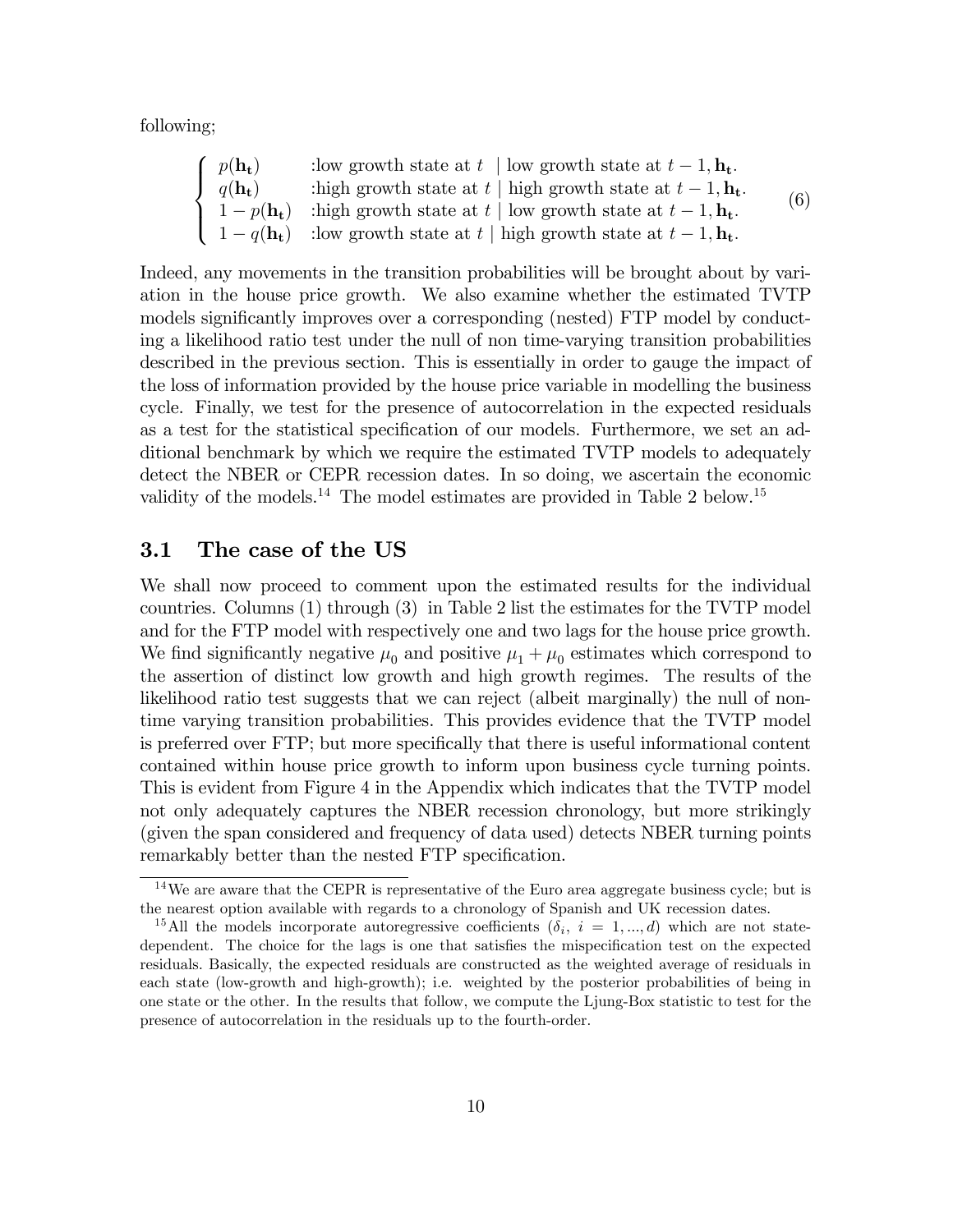|                 | <b>United States</b> |                |                         | United Kingdom |                |                                                         | Spain      |                |                         |
|-----------------|----------------------|----------------|-------------------------|----------------|----------------|---------------------------------------------------------|------------|----------------|-------------------------|
|                 | (1)                  | (2)            | (3)                     | (4)            | (5)            | (6)                                                     | (7)        | (8)            | (9)                     |
| Parameter       | <b>FTP</b>           | $\{h_{t-1}\}\$ | $\{h_{t-1}, h_{t-2}\}\$ | <b>FTP</b>     | $\{h_{t-1}\}\$ | $\{h_{t-1}, h_{t-2}\}\$                                 | <b>FTP</b> | $\{h_{t-1}\}\$ | $\{h_{t-1}, h_{t-2}\}\$ |
| $\mu_0$         | $-0.55$              | $-0.55$        | $-0.57$                 | $-1.38$        | $-0.87$        | $-0.839$                                                | 0.954      | $-0.206$       | $-1.05$                 |
|                 | $(-3.23)$            | $(-2.93)$      | $(-3.80)$               | $(-3.97)$      | $(-4.13)$      | $(-4.16)$                                               | (14.14)    | $(-0.88)$      | $(-4.45)$               |
| $\mu_1 + \mu_0$ | 0.76                 | 0.747          | 0.758                   | 0.789          | 0.836          | 0.84                                                    | 0.181      | 0.929          | 0.85                    |
|                 | (13.73)              | (13.26)        | (13.12)                 | (10.23)        | (11.82)        | (11.86)                                                 | (1.47)     | (14.43)        | (17.09)                 |
| $\theta_{p_0}$  | 1.571                | 3.346          | $-0.818$                | 0.308          | $-1.44$        | $-2.69$                                                 | 3.24       | $-1.32$        | 4.66                    |
|                 | (1.739)              | (1.27)         | $(-0.92)$               | (0.26)         | $(-1.02)$      | $(-0.86)$                                               | (5.14)     | $(-0.87)$      | (1.22)                  |
| $\theta_{P1}$   |                      | $-0.561$       | $-0.481$                |                | $-0.806$       | $-4.42$                                                 |            | $-1.32$        | 2.382                   |
|                 |                      | (0.639)        | $(-0.849)$              |                | $(-1.29)$      | $(-1.08)$                                               |            | $(-1.44)$      | (1.24)                  |
| $\theta_{p_2}$  |                      |                | $-0.793$                |                |                | 2.90                                                    |            |                | 0.06                    |
|                 |                      |                | $(-1.20)$               |                |                | (1.01)                                                  |            |                | (0.08)                  |
| $\theta_{q_0}$  | 3.678                | 5.486          | 3.41                    | 3.502          | 3.97           | 3.89                                                    | 2.72       | 2.05           | 6.54                    |
|                 | (5.11)               | (5.63)         | (4.02)                  | (5.78)         | (4.02)         | (4.19)                                                  | (3.15)     | (2.03)         | (2.13)                  |
| $\theta_{q_1}$  |                      | 1.327          | 0.456                   |                | 1.246          | 1.02                                                    |            | 1.625          | 3.33                    |
|                 |                      | (2.674)        | (1.176)                 |                | (2.43)         | (1.51)                                                  |            | (1.88)         | (1.68)                  |
| $\theta_{q_2}$  |                      |                | 0.155                   |                |                | 0.313                                                   |            |                | 0.53                    |
|                 |                      |                | (0.784)                 |                |                | (0.42)                                                  |            |                | (0.25)                  |
|                 |                      |                |                         |                |                |                                                         |            |                |                         |
| Ξ               |                      | 4.49           | 5.57                    |                | 10.25          | 12.53                                                   |            | 12.74          | 9.84                    |
| p-value         |                      | 0.07           | 0.233                   |                | 0.006          | 0.014                                                   |            | 0.0047         | 0.04                    |
|                 |                      |                |                         |                |                |                                                         |            |                |                         |
| $\Xi_1$         |                      |                | 2.28                    |                |                | 0.88                                                    |            |                | 90.0                    |
| p-value         |                      |                | 0.319                   |                |                | 0.65                                                    |            |                | 0.00                    |
|                 |                      |                |                         |                |                | Diagnostics-Autocorrelation tests on expected residuals |            |                |                         |
| One lag         | 1.651                | 0.851          | 0.331                   | 4.001          | 2.764          | 2.68                                                    | 0.113      | 0.113          | 0.769                   |
| p-value         | 0.198                | 0.356          | 0.564                   | 0.045          | 0.09           | 0.10                                                    | 0.736      | 0.736          | 0.38                    |
| Four lags       | 8.298                | 7.06           | 5.73                    | 7.368          | 7.78           | 6.74                                                    | 5.931      | 5.93           | 9.05                    |
| p-value         | 0.081                | 0.132          | 0.219                   | 0.11           | 0.09           | 0.15                                                    | 0.204      | 0.204          | 0.06                    |

Table 2: Parameter estimates for FTP and TVTP models. The t-statistics are given in the paranthesis ( ).  $\Xi$ : Likelihood ratio test statistic under the null of non time varying transition probabilities.  $\Xi_1$ : Likelihood ratio test statistic comparing between one lag and two lag specifications for the conditioning variable in the  $T V T P$ model. Significance level  $\alpha$  for likelihood ratio tests is 5%.

In column (2) the TVTP coefficients  $\theta_{p_1}$  and  $\theta_{q_1}$  have opposite signs which imply the transition probabilities will also move in opposite direction given variations in  $\{h_{t-1}\}\$  or  $\{h_{t-1}, h_{t-2}\}\$ . A negative sign of  $\theta_{p_1}$  indicates that a higher growth rate of housing prices reduces the probability that the economy will evolve in the following quarter to a low growth state. Conversely, the positive sign of  $\theta_{q_1}$  means that an increase in house prices increases the probability of a high growth state for the economy next quarter. This accords with the intuition and is still true when we consider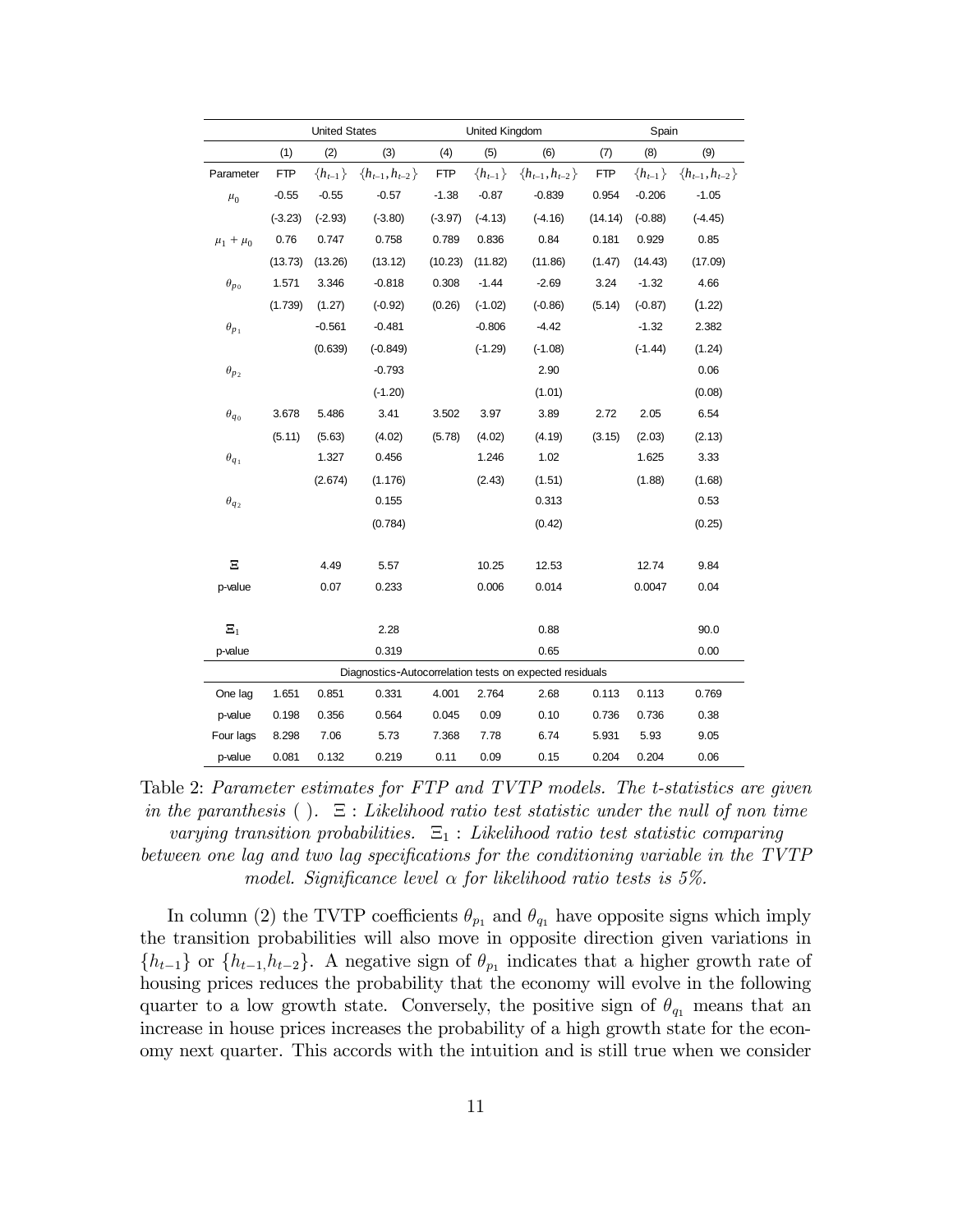two lags for the house price growth.

Indeed, none of the estimated coefficients  $\theta_{p_1}, \theta_{q_1}, \theta_{p_2}$  and  $\theta_{q_2}$  in column (3) are statistically significant. Moreover, the likelihood ratio statistic  $\Xi_1$  in choosing between the one lag and two lag specifications indicates that there is no significant information contained at lag two for the conditioning variable. As a consequence it is suggested that the house price growth can be considered as a leading indicator of the US business cycle at one quarter only.

However, one important feature is the relative importance of the information conveyed by the housing variable for the high growth and low growth states. As is evident from column (2), the coefficient  $\theta_{p_1}$  is not statistically significant, while  $\theta_{q_1}$  is significant. We suggest that this can be viewed as evidence that developments in the US real house prices are relatively uninformative regarding the transitional dynamics of the economy during a low growth state and/or shifting from a low growth to a high growth state.

### 3.2 UK and Spain

The interpretations of the estimated coefficients are similar to the case of the US. The TVTP models detects two regimes in the business cycles with opposite signs for the means  $\mu_0$  and  $\mu_1 + \mu_0$ . Regarding the likelihood ratio tests, the TVTP incorporating information contained in lagged house price growth outperforms the FTP model. As in the case of the US, specifications with one lag for house price growth are supported by the data for the case of the UK whereas in the case of Spain there is evidence of significant information contained in the two lag specification. We ruled out the two lag specification for Spain on grounds of economic observation. It was found that the relevant smooth probabilities with one lag specification corresponded relatively better to the CEPR recession dates with the smooth probabilities generated for the latter we found to be unjustifiably spiky. The models for both countries detect adequately the CEPR recession periods; see Figures 5 and 6 in the Appendix.

Moreover, similar to the case of the US we again Önd evidence of an asymmetric significance of the information conveyed by house price developments on the states of business cycle for these two countries. Fluctuations in the house prices are not informative of the changes observed in the states of low growth of the business cycle. This is evident from the estimates in column (5) for the UK and column (8) for Spain; the coefficient  $\theta_{p_1}$  is negative but not statistically significant whereas  $\theta_{q_1}$  is positive and significant for both countries.

Lastly, autocorrelation diagnostic tests reveal that the specifications chosen also generate well-behaved expected residuals in the case of all three countries.

#### 3.2.1 Similarity across countries

It is found from the analysis thus far that there is a similarity across the three countries considered with regards to asymmetric significance of information contained in house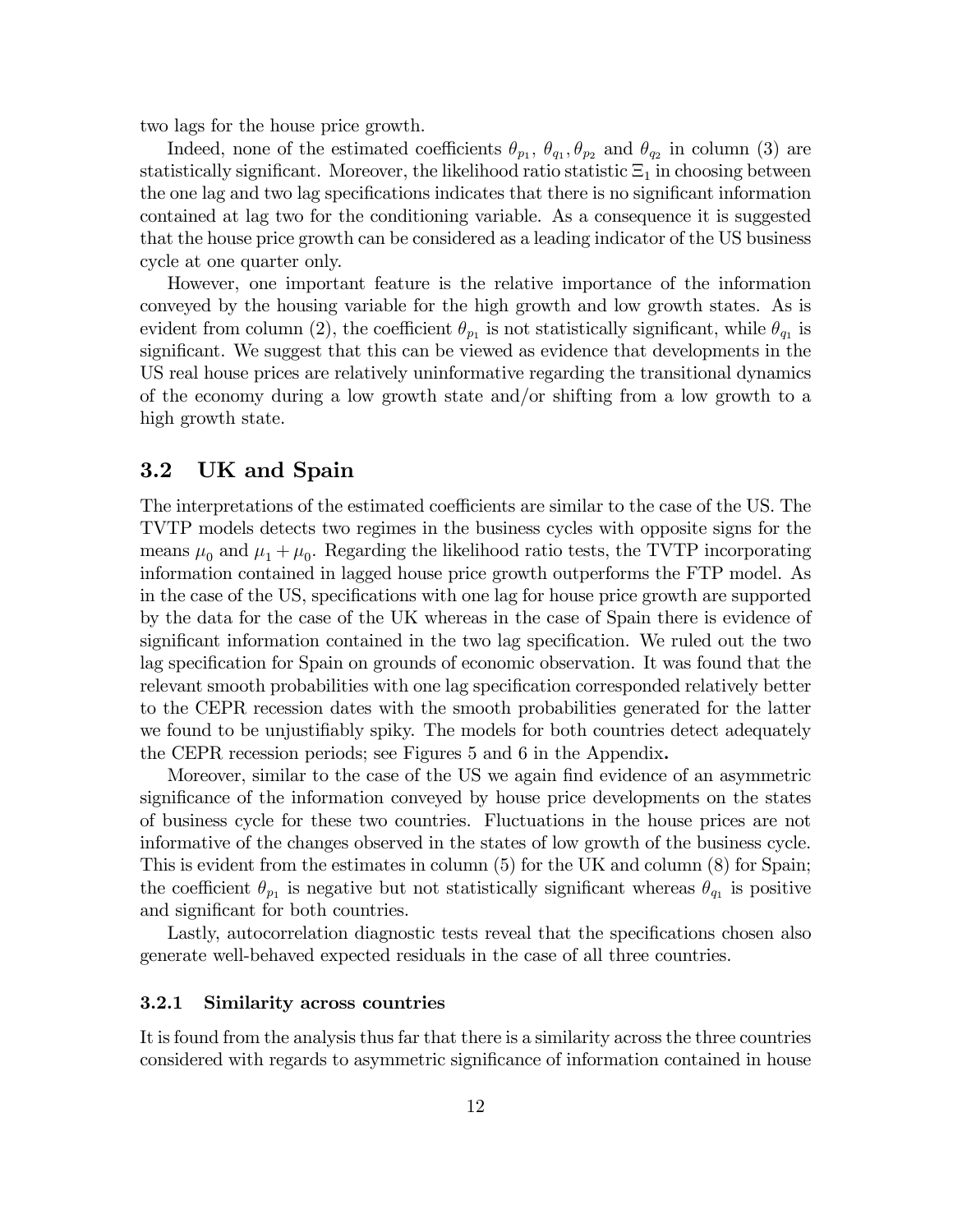prices conveyed at two states of the business cycle. We find evidence of statistical significance of parameters constituting  $q(\mathbf{h_t})$  but not those constituting  $p(\mathbf{h_t})$ .<sup>16</sup>It appears that house price growth has a discernible effect on the dynamics of the economy in the high growth state; evidence of its effect in a low growth state is less compelling.

## 4 If the bubble bursts?

Given the unprecedented scale of house price booms in recent years, many observers such as the IMF, BIS and OECD have expressed concerns regarding the dangers of subsequent corrections. There is a widespread view that prices have overshot levels justified by fundamentals. This can be suggestive of house price dynamics being potentially characterized what may be defined as 'bubble' behaviour (see Miles and Pillonca, 2008 and Muellbauer and Murphy, 2008). The prospect that housing markets are not efficient and systematic mispricing may persist has been studied by *inter alia* Stein (1995) and Abraham and Hendershott (1996).<sup>17</sup>

Given the statistically significant parameter estimates of  $\theta_{q0}$  and  $\theta_{q1}$  for the TVTP models when  $\mathbf{h_t} = \{h_{t-1}\}\$  for the three countries, we attempt to gauge what maximum magnitude of decline of house price growth within one quarter would be required to shift the system into a low growth state the following quarter with near certainty. Figure 3 below traces the transition probability function of shifting from a high growth state to a low growth state next quarter; i.e.  $f(\mathbf{H}) = \{1 - q(\mathbf{H}; \theta_{q0}, \theta_{q1})\}$  where the grid of values for house price growth  $(\%)$ ,  $H \in [-9, 10]$ . Consistent with intuition, the higher the level of house price growth the lower the probability that the economy will fall into a recession/low growth state the next period. The more interesting feature is the difference rate of decline of this probability profile across the considered countries.

At a growth rate of between  $0\%$  to  $+2\%$  in house prices, the probability that any of the three economies fall into a recession the following quarter close to zero. Starting from a growth rate of  $0\%$  consider a sharp drop in this number within a single quarter, which we consider comparable to "bubble bursting". The model predicts that a drop to, what we term a 'trigger value' of  $-2\%$ , will increases the probability of the Spanish economy falling into a low growth state (recession) next quarter to near certainty. In comparison we would require a relatively more extreme drop to a trigger

<sup>&</sup>lt;sup>16</sup>Statistical significance of parameters is assessed with respect to both a 5\% critical level  $(1.96)$ and  $10\%$  (1.65). The results are even more compelling at a  $10\%$  critical level. The asymmetric significance results decisively holds. This is more true for the case of Spain where we find somewhat weaker evidence with respect to a  $5\%$  significance level; stronger at  $10\%$ .

<sup>&</sup>lt;sup>17</sup>For instance, amongst the forces that have been at work during the recent years leading up to the downturn, housing finance has been incriminated as a major factor causing the misalignment/overvaluation of house prices. This has highlighted the need for reinforcing the supervision and regulatory frameworks in order to discourage risk-taking behaviour; see for example, Igan et al. (2009) and Wagner (2010).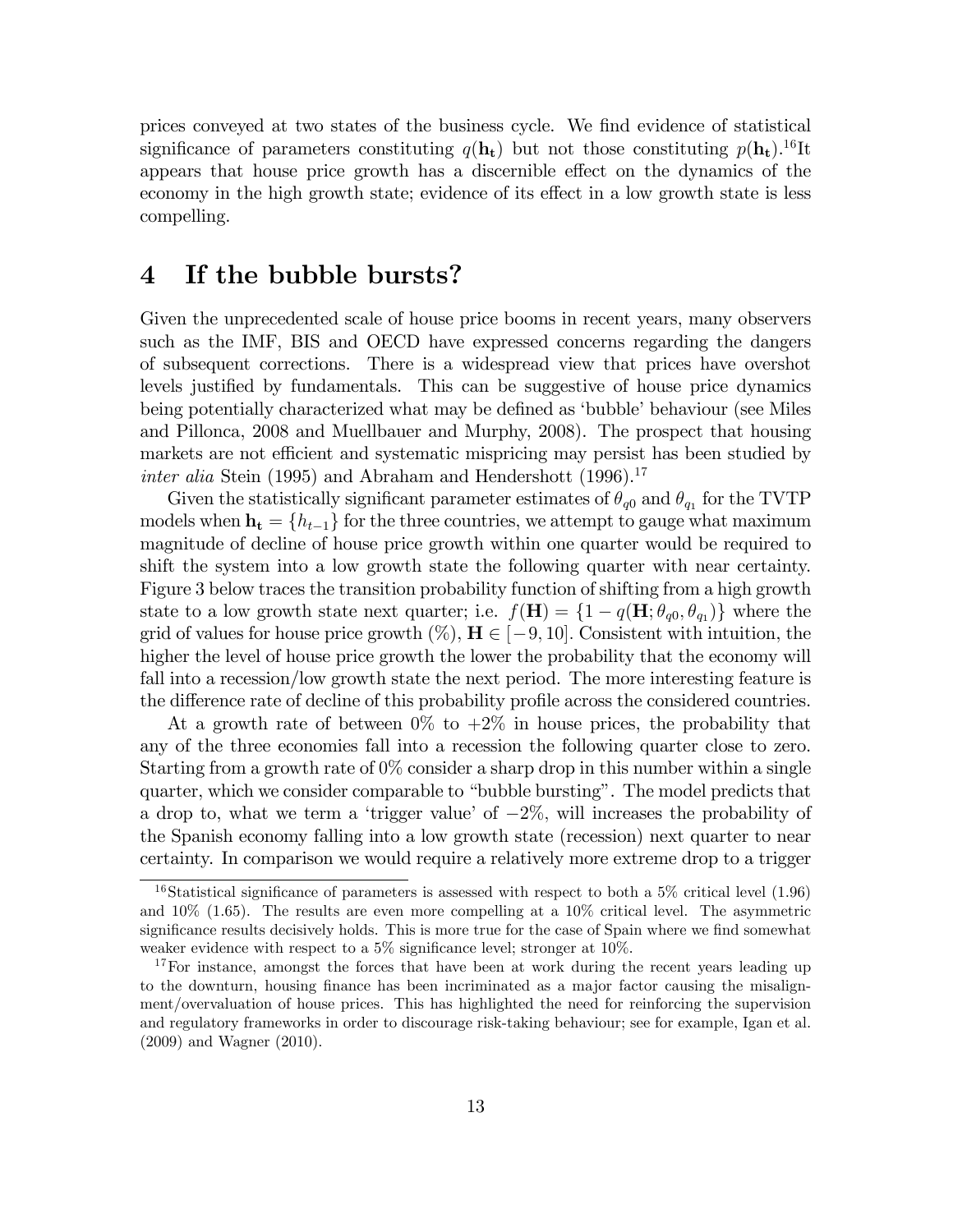

Figure 3: Transition probability function of the economy of moving from a high growth state to a low growth state. Thick line: US, thin line: UK and dashed line: Spain. H: House price growth 'trigger value'.

value of around  $-7\%$  for the UK and US to be in the region of the same transition probability.

The argument presented in this exercise needs to be tempered by the fact that a drop to the sort of trigger values indicated may generally be spread over multiple periods as opposed to a single quarter with the transition probability accumulating over time. The aim here was to provide an illustration of the sensitivity of each of the three economies to a potential worst case scenario for house prices within a single quarter. In stating this we should also point out these sort of trigger values are not entirely infeasible recalling the descriptive statistics presented in Table 1; where over the span considered the minimum 'outlier' values of house price growth reached were  $-6.7, -5$  and  $-6.8$  for the US, UK and Spain respectively.

## 5 Conclusion

The analysis in this paper suggests that the house price variable can provide significant informational content in modelling business cycles. Moreover, evidence suggests that the significance of information contained in house price developments is asymmetric across identified high growth and low growth states. It can provide useful information about the dynamics of the economy during a high growth state, and correspondingly allow us to make some claims regarding the probability of transition into a low growth state the following period. In contrast, fluctuations in house prices during a recessionary state may not provide any substantive signal with regards to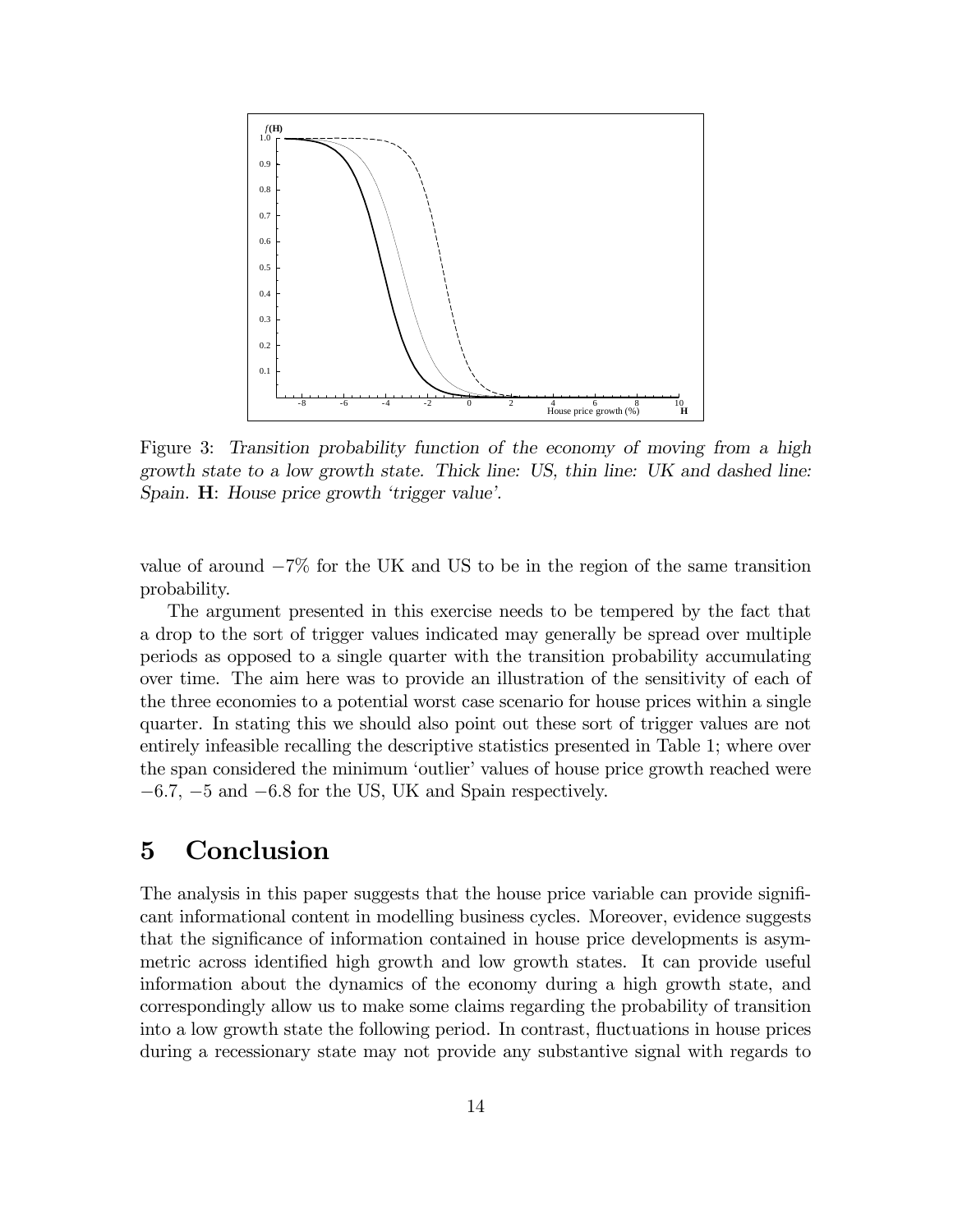predicting the state of the economy the following quarter. In other words, a house price collapse may drag the economy down with it, but evidence whether it can pull it back up is less compelling. The tentative policy implication of this is that conditional on being in a recession, it is less clear that any attempt at resurrection of the housing market via stimulus packages, for example, may bring about a recovery. Furthermore, we find that relative to US and UK, a smaller negative growth of house prices in Spain corresponds to a substantially higher risk of falling into the low growth state next quarter. This relative sensitivity across economies may be indicative of heterogeneity in the channels by which house price movements effect GDP, e.g. the wealth channel. Investigating this aspect further could be the focus of future research.

## References

- [1] Abraham, J. M. and Hendershott, P. H. (1996). Bubbles in Metropolitan Housing Markets. Journal of Housing Research, 7, 191-207.
- [2] Albert. J. and Chib, S. (1993). Bayes Inference via Gibbs Sampling of Autoregressive Time Series Subject to Markov Mean and Variance Shifts. Journal of Business and Economic Statistics, 11, 1-15.
- [3] £lvarez, L. J., G. Bulligan, A. Cabrero, L. Ferrara and H. Stahl (2009). Housing and Macroeconomic Cycles in the Major Euro Area Countries. Banque de France, Working Paper, No. 269.
- [4] £lvarez, L. J. and A.Cabrero (2010). Does Housing Really Lead the Business Cycle. Banco de Espana, Working Paper, No.1024.
- [5] Bordo, M. and Jeanne, O. (2002). Monetary Policy and Asset Prices: Does Benign Neglect Make Sense? International Finance, 5(2), 139-64.
- [6] Borio, M. and Lowe, P. (2002). Asset Prices, Financial and Monetary Stability: Exploring the Nexus. Bank for International Settlements, Working Paper, No. 114.
- [7] Ceccetti, S., Genburg, H., Lipsky, J. and Wadhwani, S. (2002). Asset Prices and Central Bank Policy. Geneva Reports on the World Economy 2. International Centre for Monetary and Banking Studies and Centre for Economic Policy Research.
- [8] Caudill, S. B. and Acharya. R. N. (1998). Maximum Likelihood Estimation of a Mixture of Normal Regressions: Starting Values and Singularities. Communications in Statistics: Simulation And Computation, 27(3):667-74.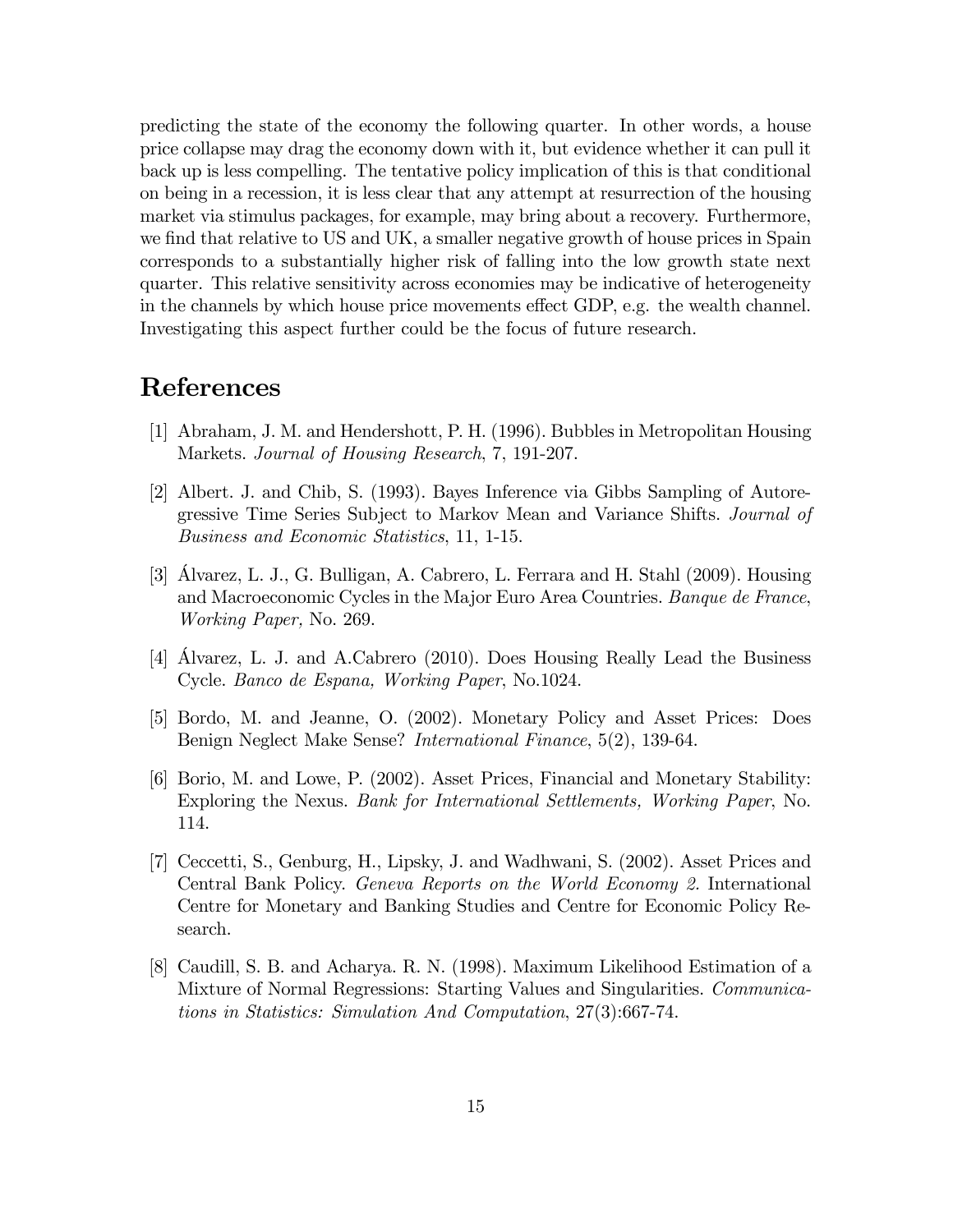- [9] Clements, M. P. and Krolzig, H-. M. (2003). Business Cycle Asymmetries: Characterisation and Testing based on Markov-Switching Autoregressions. Journal of Business and Economic Statistics, 21,196-211.
- [10] Diebold, F., Lee, J. and Weinbach, G. (1994). Regime Switching and Timevarying Transition Probabilities. In: Hargreaves, C. (Ed.) Non-stationary Time Series Analysis and Cointegration. Oxford University Press. Oxford.
- [11] de Bandt, O., K. Barhoumi and C. Bruneau (2010). The International Transmission of House Price Shocks. Banque de France, Working Paper, No. 274.
- [12] Engel, C. and Hakkio, C. S. (1994). The Distribution of Exchange Rates in the EMS. NBER Working Paper, No. 4834.
- [13] Ferrara, L. and Vigna, O. (2009). Cyclical Relationships between GDP and Housing Market in France: Facts and Factors at Play. Banque de France, Working Paper, No. 268.
- [14] Filardo, A. J. (1994). Business Cycle Phases and their Transitional Dynamics. Journal of Business and Economic Statistics, 12, 299-308.
- [15] Filardo, A. J. and Gordon, S. F. (1998). Business Cycle Durations. *Journal of* Econometrics, 85, 99-123.
- [16] Goodhart, C. A. E. and Hofmann, B. (2008). House Prices, Money, Credit, and the Macroeconomy. Oxford Review of Economic Policy, 24, 180-205.
- [17] Gray, S. F. (1996). Modelling the Conditional Distribution of Interest Rates as a Regime-Switching Process. Journal of Financial Economics, 42, 27-62.
- [18] Hamilton, J. D. (1989). A New Approach to the Econometric Analysis of Nonstationary Time Series and the Business Cycle. Econometrica, 57, 357-384.
- [19] Hamilton, J. D. (1990). Analysis of Time Series Subject to Changes in Regime. Journal of Econometrics, 45: 39-70.
- [20] Igan, D., Kabundi, A. F. Nadal- De Simone, Pinheiro, M. (2009). Three Cycles: Housing, Credit and Real Activity. IMF Working Paper, No. 09/23.
- [21] Iacoviello, M (2005). House prices, Borrowing Constraints and Monetary Policy in the Business Cycle. American Economic Review, 95, 3 (June), pp.  $739-764$ .
- $[22]$  Jannsen, N. (2009). National and International Business cycle effects of Housing Crises. Kiel Institute for the World Economy, Working Paper, No.1510.
- [23] Kiefer, N. M. (1978). Discrete Parameter Variation: Efficient Estimation of a Switching Regression Model. Econometrica, 46, 427-34.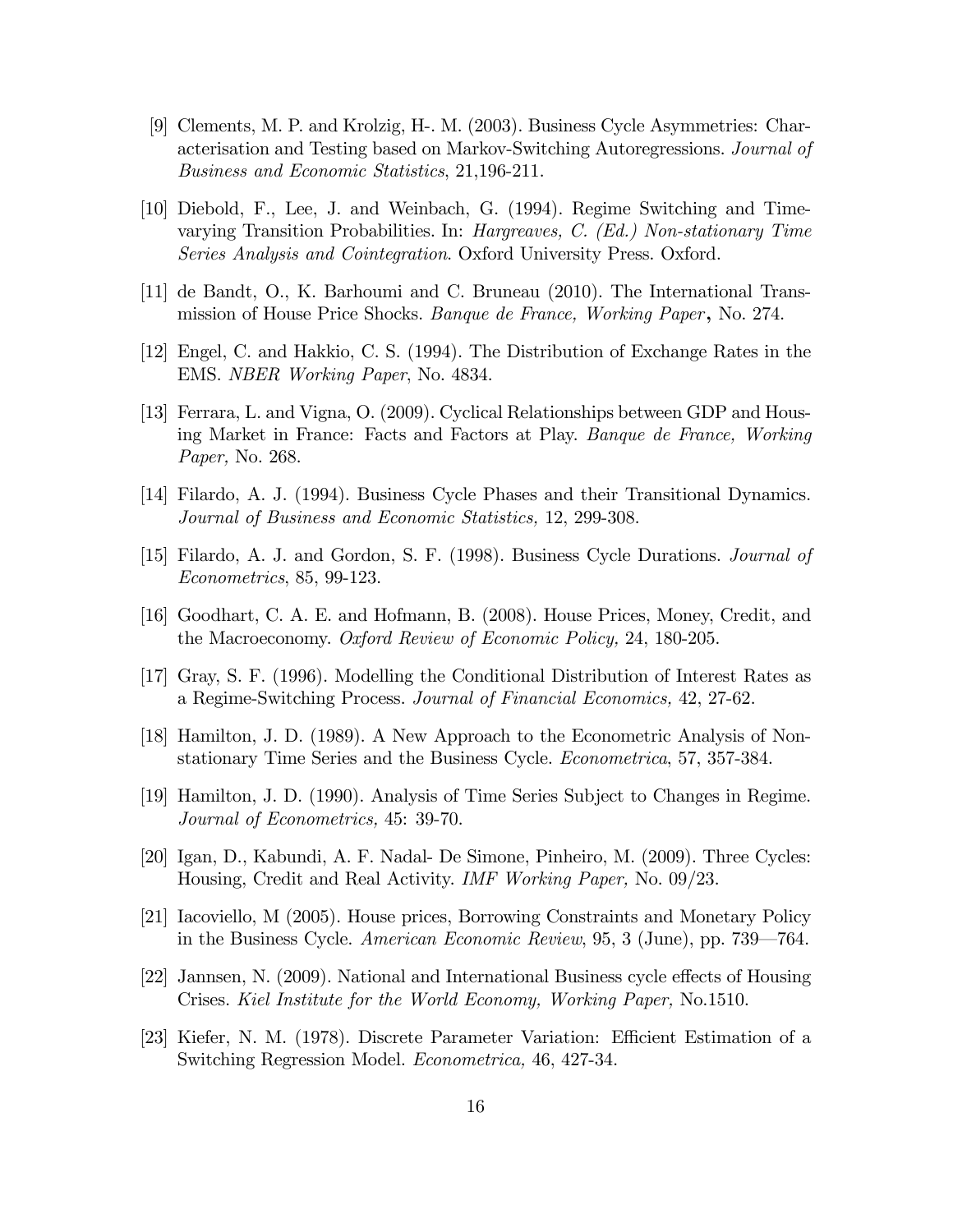- [24] Kiefer, N. M. (1980). A Note on Regime Classification in Disequilibrium Models. Review of Economic Studies, 47, 637-39.
- [25] Layton, A. P. and Smith, D. R. (2007). Business Cycle Dynamics with Duration Dependence and Leading Indicators. Journal of Macroeconomics, 29, 885-875.
- [26] Leamer, E. (2007). Housing is the Business Cycle. NBER Working Paper, 13428.
- [27] Miles, D. and Pillonca, V. (2008). Financial Innovation and European Housing and Mortgage Markets. Oxford Review of Economic Policy, 24(1), 145-75
- [28] Mishkin, F. S. (2007). Housing and Monetary Transmission Mechanism. Paper presented at: Housing Finance and Monetary Policy Symposium, Federal Reserve Bank of Kansas City, 359-413.
- [29] Muellbauer, J., and Murphy, A. (2008). Housing Markets and the Economy: The Assessment. Oxford Review of Economic Policy, 24(1), 1.
- [30] Phillips, K. L. (1991). A Two Country Model for Stochastic Output and Changes in Regime. Journal of International Economics, 31, 121-142.
- [31] Reinhart, C. and K. Rogoff  $(2008)$ . Is the 2007 US Subprime Crisis So Different? An International Historical Comparison. NBER Working Paper, 13761.
- [32] Sichel, D. E. (1993). Business cycle asymmetry. *Economic Inquiry*, 31, 224–236.
- [33] Stein, J. C. (1995). Prices and Trading Volumes in the Housing Market: A Model with Down Payment Effects. Quarterly Journal of Economics,  $110$  (2), 379-406.
- [34] McQueen, G., and Thorley, S. (1993). Asymmetric Business Cycle Turning Points. Journal of Monetary Economics, 31, 341–362.
- [35] Vargas-Silva, C. (2007). Monetary Policy and the US Housing Market: A VAR Analysis Imposing Sign Restrictions. Journal of Macroeconomics, 30, 997-990.
- [36] Wagner, H. (2010). The Causes of the Recent Financial Crisis and the Role of Central Banks in Avoiding the Next One. International Economics and Economic Policy, forthcoming.

#### Appendix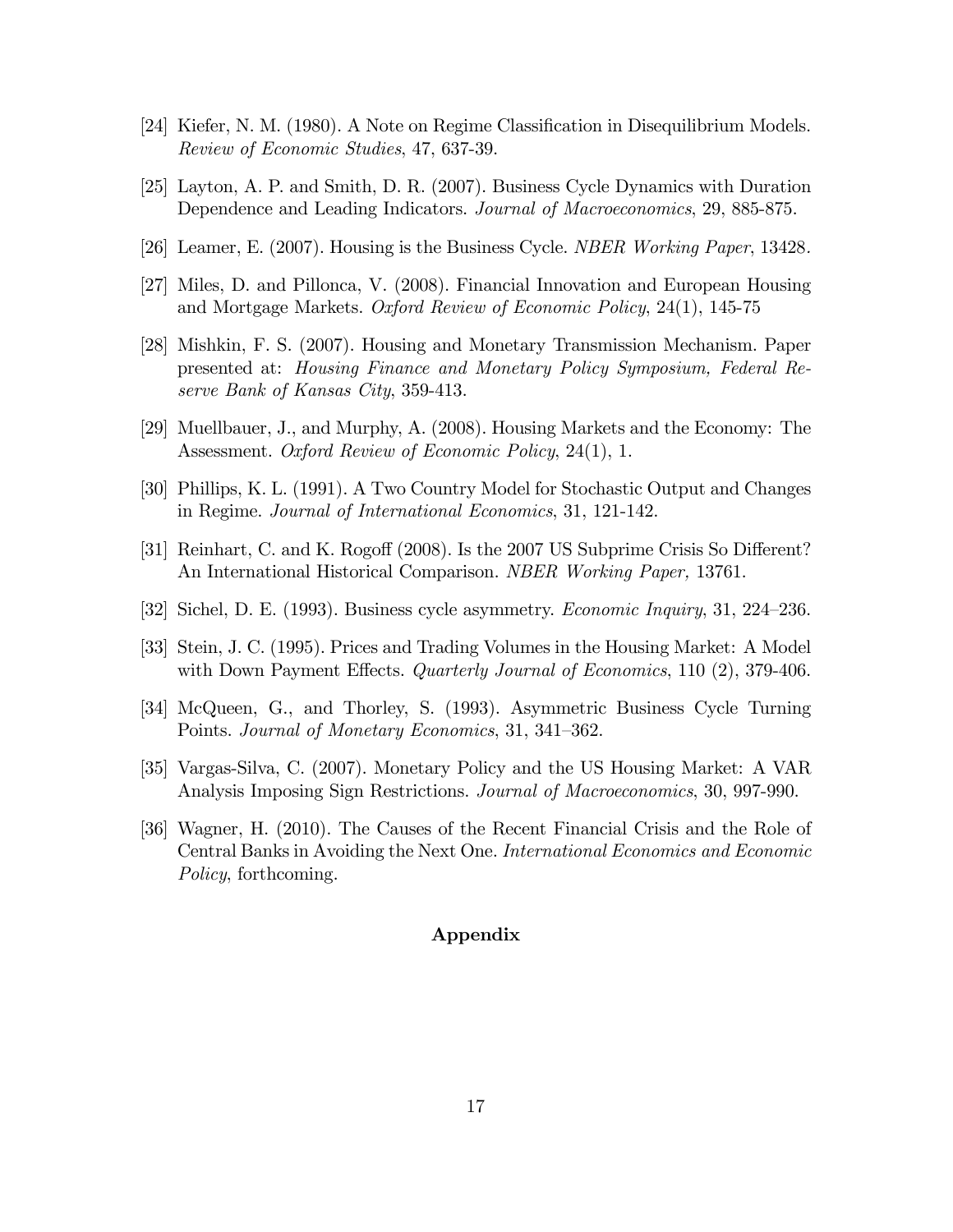

Figure 4: US. Left panel-Thin line: Smooth probability of low growth state generated by the FTP model. Thick line: Corresponding smooth probability generated by the TVTP model with  $\mathbf{h_t} = \{h_{t-1}\}\$ . Right panel: Shaded area depicting NBER recession dates superimposed on the smooth probability of being in low growth state generated by the TVTP model.



Figure 5: UK. Left panel-Thin line: Smooth probability of low growth state generated by the FTP model. Thick line: Corresponding smooth probability generated by the TVTP model with  $\mathbf{h_t} = \{h_{t-1}\}\$ . Right panel: Shaded area depicting CEPR recession dates superimposed on the smooth probability of being in low growth state generated by the TVTP model.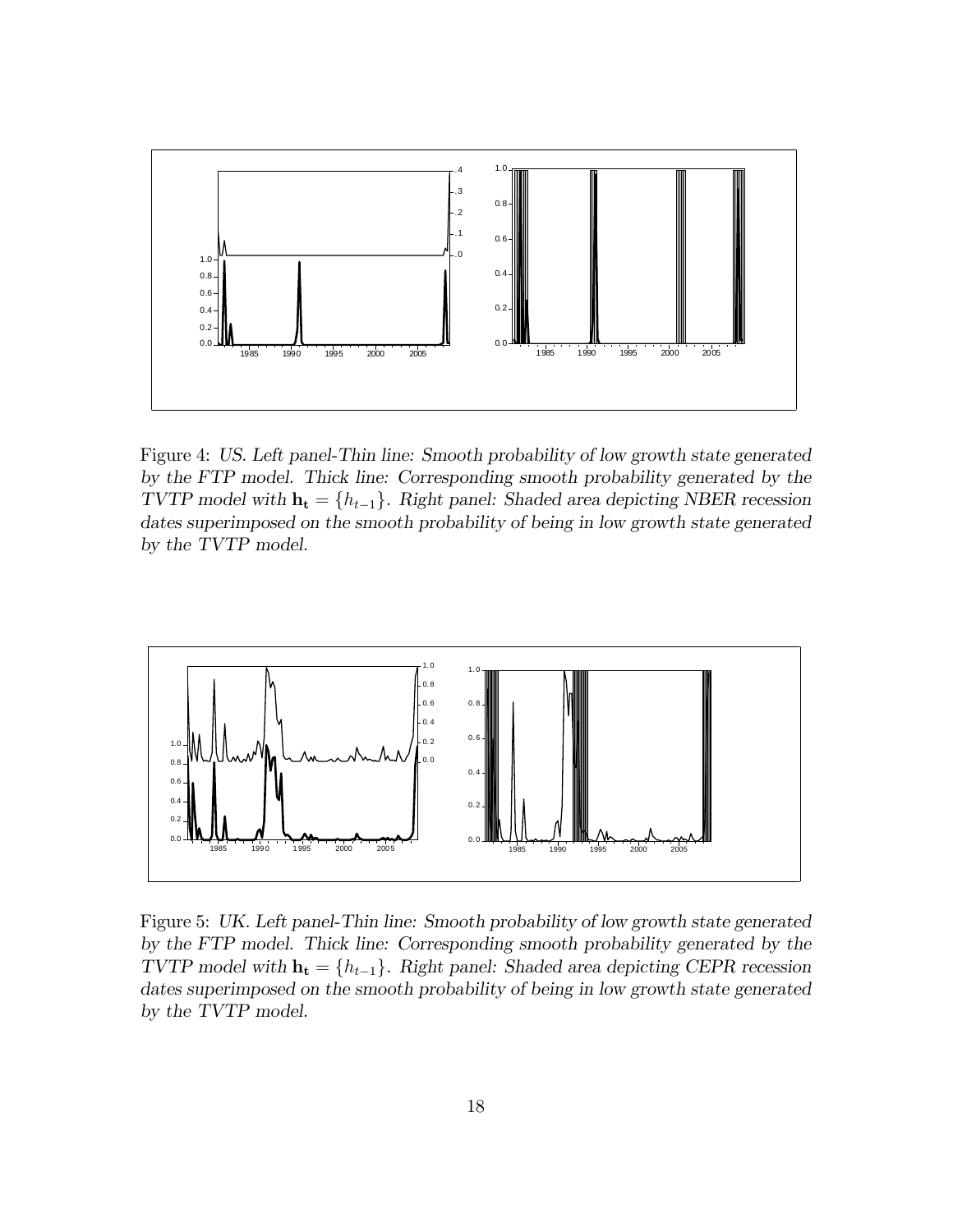

Figure 6: Spain. Left panel-Thin line: Smooth probability of low growth state generated by the FTP model. Thick line: Corresponding smooth probability generated by the TVTP model with  $\mathbf{h_t} = \{h_{t-1}\}$ . Right panel: Shaded area depicting CEPR recession dates superimposed on the smooth probability of being in low growth state generated by the TVTP model.